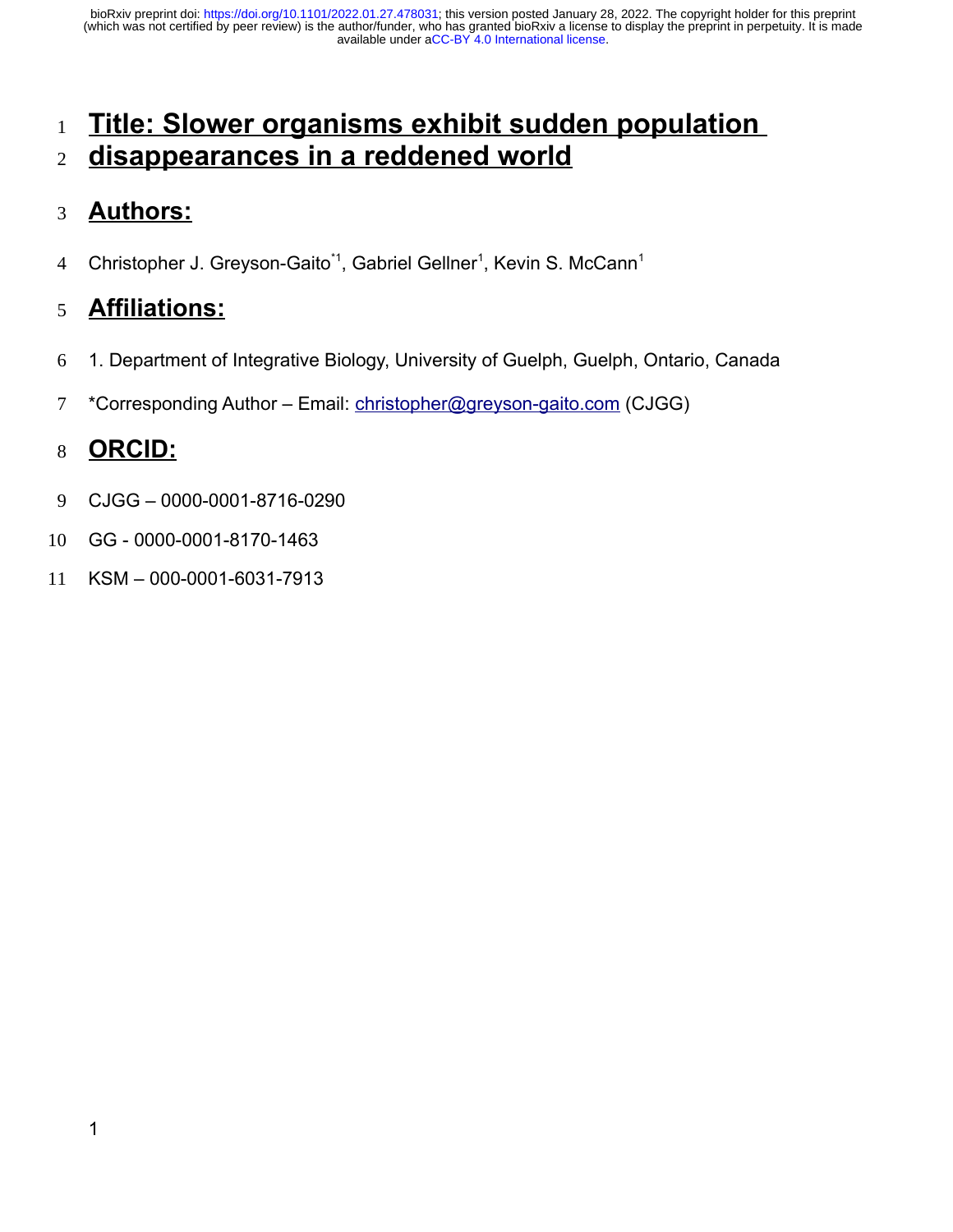# **Abstract** 12

Sudden population disappearances are a possibility in natural systems. Human-caused reddening of noise — increasing the autocorrelation of noise — may make sudden population disappearances more likely because red noise can enlarge the period and magnitude of perturbations, potentially overwhelming species' natural compensatory responses and pushing species' population dynamics away from equilibria into transient dynamics and close to extinction. Furthermore, species' natural compensatory responses are related to life history along the slow-fast continuum. This interaction of slow-fast life history plus red noise may be a potent factor producing sudden population disappearances. Using a simple mathematical technique with the classic Rozenzweig-MacArthur consumer resource model, we created an experiment varying the consumer's maximum population growth rate, effectively varying the consumer's life history along the slow-fast continuum. Initial slowing of the consumer's growth rate increased the stability of the consumer-resource model with added stochasticity. Slowing the consumer's growth rate further and reddening the noise decreased the stability with population disappearances occurring frequently. Taken together, we have shown that slow life histories can both stabilize or destabilize interactions depending on the relative speeds within the interaction. Disconcertingly with a reddening world, larger and slower organisms may be especially prone to experiencing transient-driven sudden population disappearances. 13 14 15 16 17 18 19 20 21 22 23 24 25 26 27 28 29

# **Keywords** 30

- Slow-fast, life history, stability, transients, allometry, consumer-resource, red noise, 31
- stochasticity, canards 32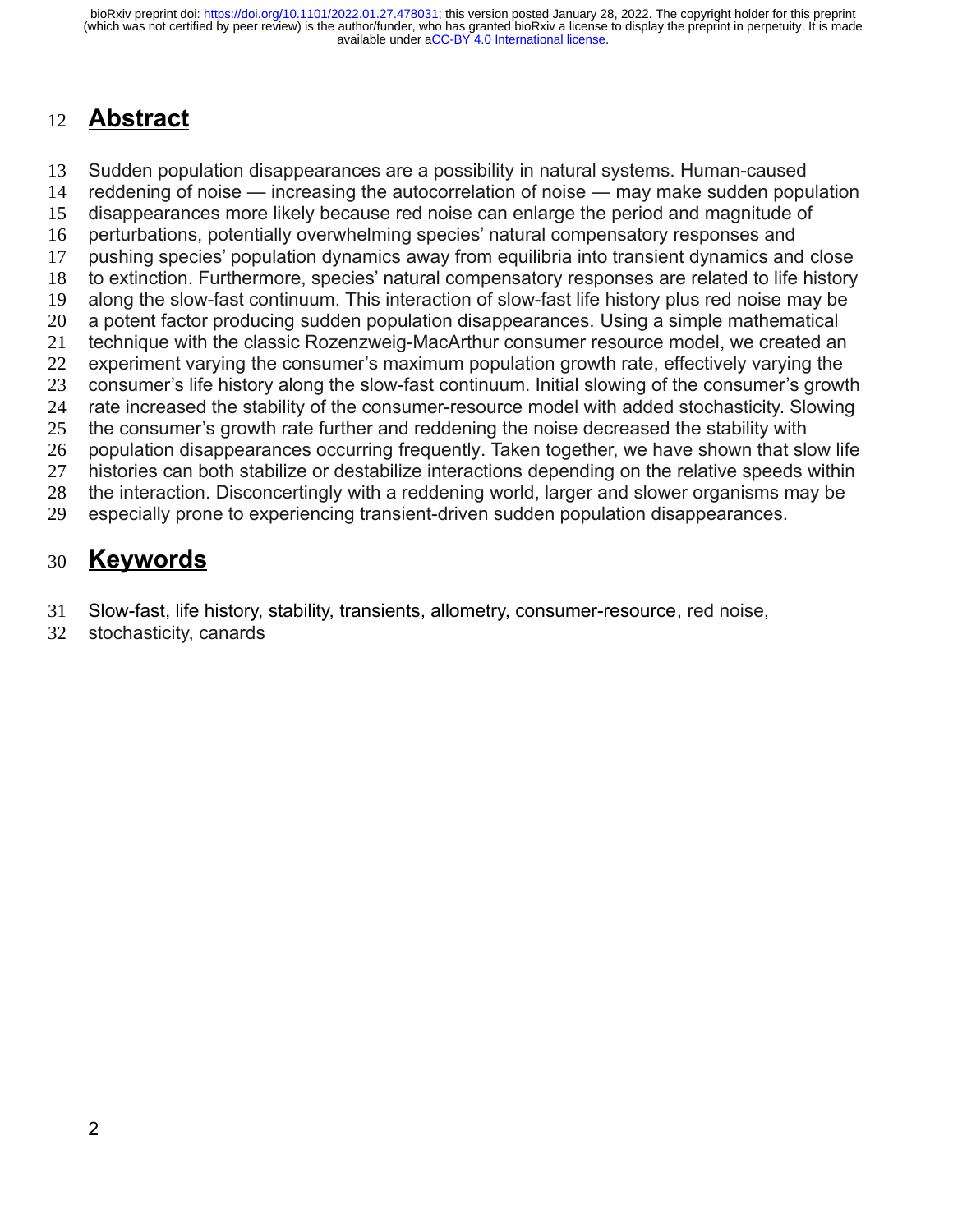#### **Introduction** 33

The sudden or unexpected loss of a species has been observed both empirically and theoretically. These dramatic population disappearances include the collapse of Atlantic cod (*Gadus morhua*) fisheries in Newfoundland [1] and the abrupt decline of blue walleye (*Sander vitreus glaucus*) [2]. Although some population disappearances can be caused by a precipitous change in an environmental factor, such as overfishing in the case of the Atlantic cod fisheries [1], disconcertingly, even a small gradual change in a variable can cause a sudden population disappearance. The blue walleye decline, for example, is thought to have been caused by the slow onset of eutrophication [2] and is akin to deterministic theoretical arguments for population disappearances that are driven by slow extrinsic factors [3–5]. Although interesting, evidence for completely deterministic population disappearances may be hard to find in a variable or "noisy" world. Yet intriguingly, noise combining with deterministic species interactions could be a driving force behind population disappearances [6]. 34 35 36 37 38 39 40 41 42 43 44 45 46

Researchers have started examining how noise — especially red noise (see Box 1 for definitions) — can exacerbate population disappearances. Specifically, climate change is reddening environmental noise by increasing the spatial and temporal autocorrelation of climate variables [7,8] which can act to lengthen periods of suboptimal conditions for organisms [9]. Under extended suboptimal conditions, populations are driven to smaller and smaller numbers with demographic stochasticity often hastening local extinction [9]. The responsiveness of the organism including growth rate and the level of compensatory dynamics through density dependence can dictate the ability of the organism to escape extinction where highly responsive (high growth rate or over-compensatory dynamics) organisms are more likely to escape extinction when experiencing reddened noise [9–11]. Although red noise can lead to longer suboptimal conditions, red noise may also be expected to effectively enlarge the period and magnitude of a perturbation in any direction, potentially overwhelming the organism's density dependent compensatory responses that would normally bring the populations back to equilibria. The nonlinear dynamics away from the equilibria (hereafter referred to as non-local nonlinear dynamics, see Box 1) may be important in causing sudden population disappearances. Indeed, as illustrated by van der Bolt et al. [12] and Laakso et al. [13] who found that reddened noise can lead to critical transitions and reddened noise interacts with deterministic nonlinear dynamics to impact population extinction risk, reddened noise is useful to examine how noise and non-local nonlinear dynamics could cause sudden population disappearances. 47 48 49 50 51 52 53 54 55 56 57 58 59 60 61 62 63 64 65 66

Furthermore, researchers have been intrigued by how population life history traits may tie into extinction, with researchers finding that slow and fast life histories can amplify or mute noise and variability. Slow life histories are often associated with slow population growth rate (low r), large body size, and long generation times while fast life histories tend to exhibit fast population growth, small body size, and short generation times (Figure 1a) [14–17]. In general, theoretical research has found that faster organisms tend to produce overcompensatory dynamics and instability compared to slower organisms [18,19]. 67 68 69 70 71 72 73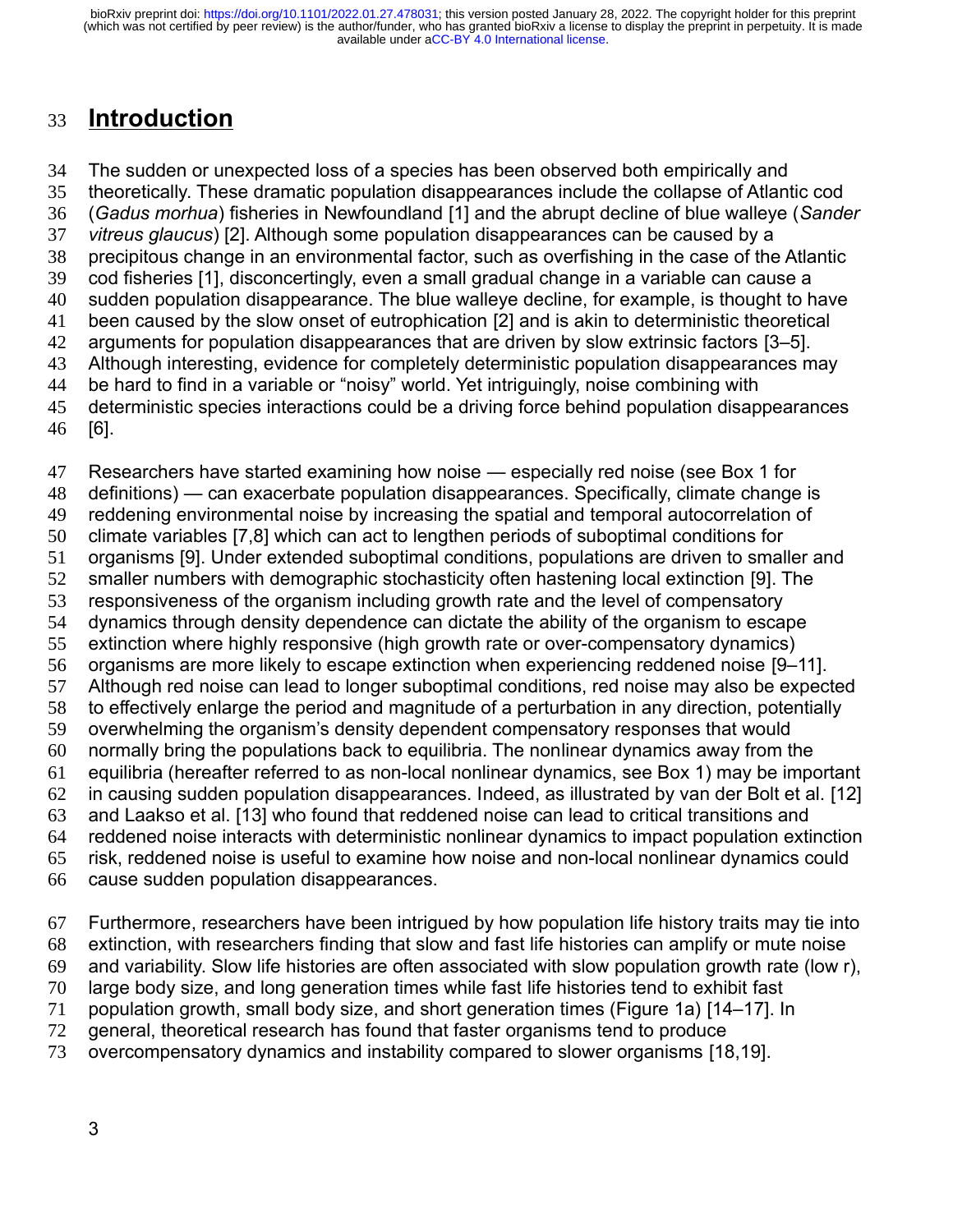Consistent with this, empirical research has found negative correlations between population 73

- variability (one measure of stability) and both body size and generation time, and positive 74
- correlations between population variability and growth rates across multiple taxa and 75
- kingdoms [20–23]. Taken together, larger and slower organisms appear capable of buffering 76
- small perturbations better than small and fast organisms; however, especially when 77
- perturbations are reddened or auto-correlated, this same slow growth response may ensure 78
- that slow organisms are more likely to be pushed away from the equilibria. 79

These collective results suggest a gradient of stability along the slow-fast life history 80

- continuum (Figure 1b). Specifically, small fast-growing species are likely to show strong 81
- unstable over-compensatory responses. Slowing the life history speed by a small amount is 82
- likely stabilizing because the organisms will be deterministically stable [18,19] and capable of buffering small perturbations near the equilibrium. However, slowing the life history speed by 83 84
- a large amount is likely destabilising because the organism's slow growth rates allow them to 85
- be easily moved away from the equilibrium, especially by autocorrelated or large 86
- perturbations [24,25]. Once a population is moved away from equilibrium they become 87
- subject to the vagaries of different nonlinear dynamics that can fundamentally alter the 88
- outcomes of the system including transient and sudden extinction. Although slowing the life 89
- history by a small amount may be initially stabilising, slowing the life history by a large amount 90
- plus reddening climate signals may be a hotbed for finding nonlinear transient dynamics that 91
- produce sudden population disappearances. 92

Here, we examine this potential stability gradient along the slow-fast life history continuum with a specific focus on sudden population disappearances in a reddened world. Specifically, we examine the consumer-resource interaction – a fundamental building block of whole communities – because it has been well described by allometric arguments that are conducive to slow-fast theory [26,27]. We use a longstanding and elegant technique called slow-fast modeling to scale the intrinsic maximum growth rate of the consumer so that we can vary life history along the slow-fast continuum (Figure 1a). This slow-fast modeling technique allows us to examine how changing the consumer's growth rate impacts the stability of the consumer-resource interaction while experimentally controlling the underlying deterministic dynamics (Figure 1b). We examined the stability implications in the consumer's growth rate through the classic linear stability analysis and through adding stochasticity ranging from white to red noise. Overall, we show that life history as predicted sets up a stability gradient with slow life histories especially sensitive to sudden population disappearances when perturbed by reddened noise. 93 94 95 96 97 98 99 100 101 102 103 104 105 106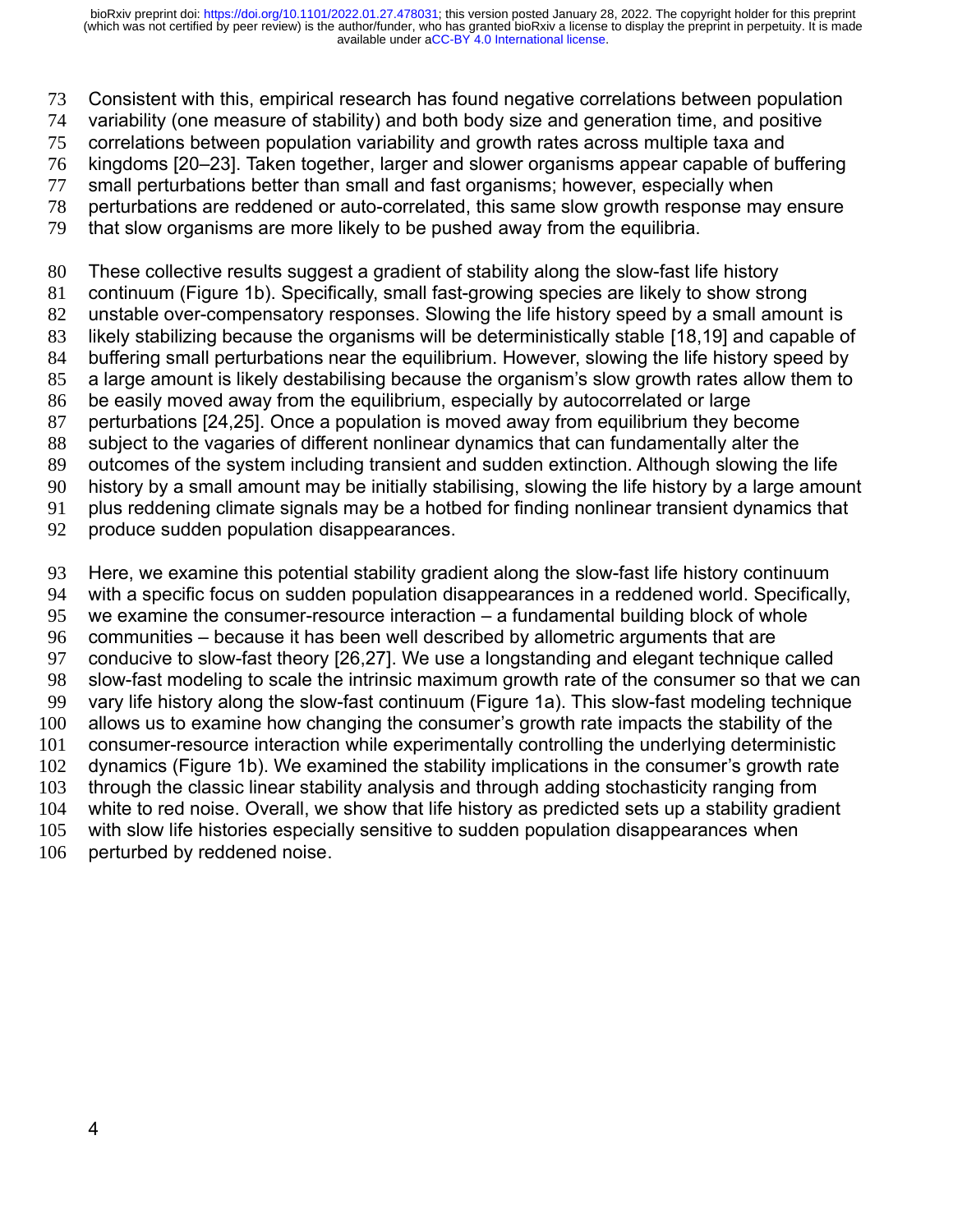

and consumer maximum growth rate, r [14] with the equivalent relationship between 1/*ε* (as a stand in for life history) and consumer maximum growth rate, r, in the consumer-resource model. In the consumer-resource model, ε scales the *e*·*amax* and *m* parameters in the consumer equation such that consumer maximum growth rate (*e*·*amax* – *m*) decreases with increasing 1/*ε* where *e* is the efficiency or conversion rate of consumed resources into new consumers, *amax* is the maximum rate of resources that can be consumed (1/*h*), and *m* is the mortality rate of the consumer. b) Conceptual illustration of hypothesized relationship between life history speed and instability. Hypothesized relationship is similar to the check mark 107 108 109 110 111 112 113 114 115

relationship between energy flux and the maximum real eigenvalue in classic consumer-116

resource theory. 117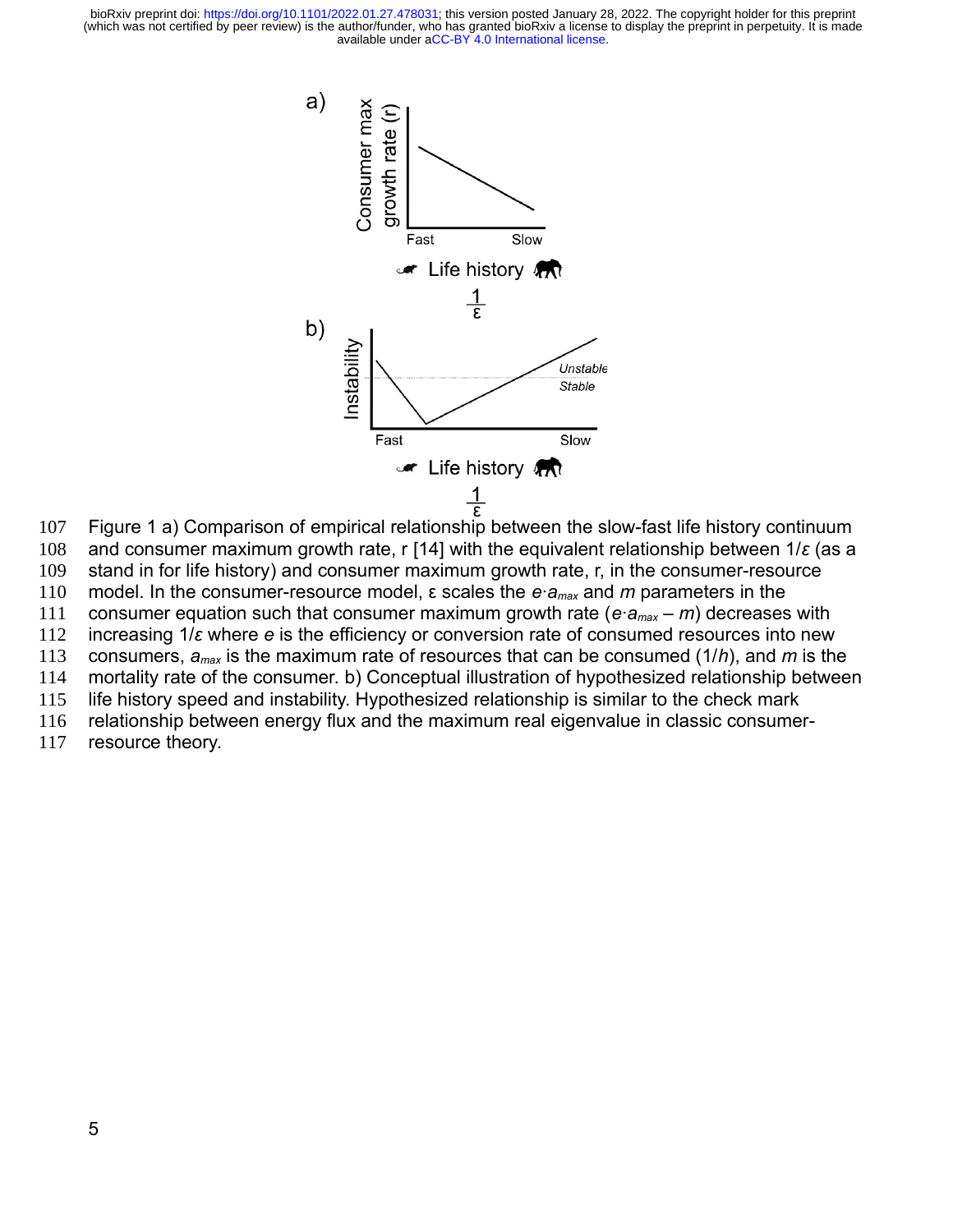# **Box 1 Key terms and definitions**

Stochasticity/Noise: In modeling, stochasticity/noise is considered to be all that is left out of a model (the deterministic skeleton which describes the process of interest) [6]. Modelers introduce stochasticity back into a model as a simplification of all the other processes happening at multiple scales. These other processes can either be intrinsic where variables of interest are averages of lower-level processes or extrinsic where stochasticity represents the effect of other variables and processes not explicitly modelled [6].

Red noise: Red noise is when noise from time points close together are similar (positively autocorrelated). Red noise is the opposite of blue noise where noise from time points close together are completely different (negatively autocorrelated). White noise is in between red and blue noise where noise is random with respect to time. When examining the power spectrum of the different noise types, red noise exhibits decreasing power with increasing frequency, white noise exhibits equal power across all frequencies, and blue noise exhibits increasing power with increasing frequency.

Stability: Stability can have many definitions [28]. Here, we define stability using the local linear perturbation analysis. We also expand the definition of stability to include stochasticity where unstable dynamics under stochasticity include oscillations that take dynamics close to extinction (similar to variability-driven species collapse [29]).

Non-local nonlinear dynamics: Nonlinear dynamics occur in systems that react disproportionately to initial conditions or a small perturbation. These dynamics can include chaos and limit cycles. In this study, we differentiate between local and non-local nonlinear dynamics. Local nonlinear dynamics are dynamics when system trajectories are close to the equilibria in phase space. Non-local nonlinear dynamics are dynamics when system trajectories are far from equilibria. We differentiate between local and non-local nonlinear dynamics because the dynamics will usually be different.

Transient dynamics: Transient dynamics occur before the asymptotic end points (in other words when the attractors have been reached). Specifically, transient dynamics are a persistent dynamical pattern that lasts for several generations but that is not the stable longterm end point dynamics [30]. In ecological research, transients are important because human observation and conservation management of ecosystems occur over short time scales relative to the time scales required to reach the asymptotic end points [30,31]. One potential outcome from transient dynamics are sudden population disappearances (see Figure 2) that would have been missed from using solely an asymptotic dynamics analysis.

Quasi-cycle: Quasi-cycles are a result of stochasticity resonating with damped oscillations surrounding an interior equilibrium [6,32,33]. Frequencies in the stochastic noise that most closely resemble the period of the damped oscillations are amplified. Thus, a power spectrum would show all frequencies with the frequency of the damped oscillations having the highest power [32]. In contrast, a power spectrum of deterministic damped oscillations would show a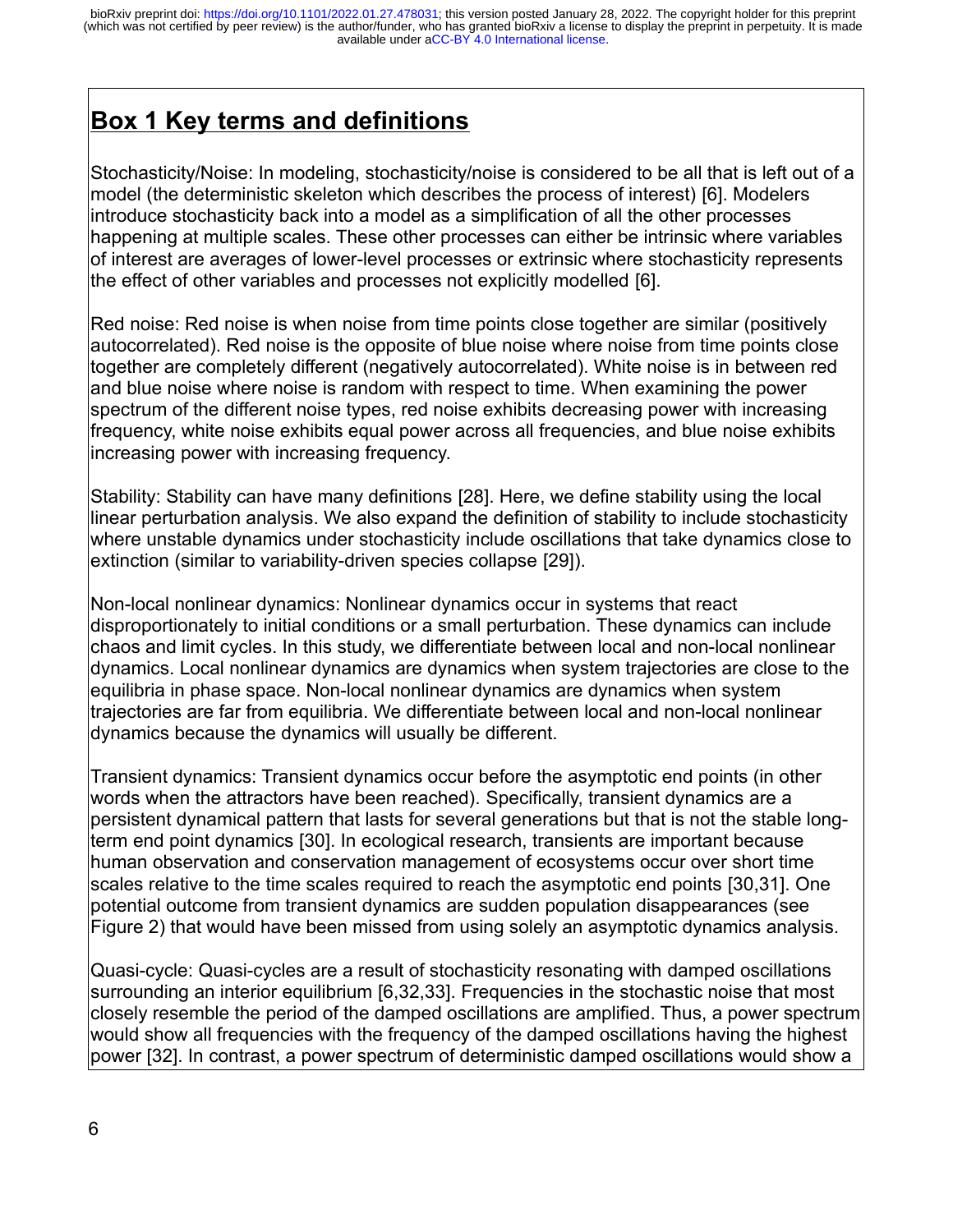# single frequency [6]

Quasi-canard: A quasi-canard is a stochastically induced version of a deterministic canard. A deterministic canard is when a system's solution follows an attracting manifold, passes over a critical point along this manifold, and then follows a repelling manifold [34]. In the consumerresource model, the canard solution slowly follows the resource isocline (the attracting manifold) until the maximum point of the isocline is reached (the critical point), then the solution quickly jumps to the consumer axis before slowly following the consumer axis (the repelling manifold). Finally, the solution quickly jumps back to the resource isocline and repeats the canard cycle. When stochasticity is introduced, trajectories can combine both small oscillations around the equilibria and large relaxation oscillations qualitatively similar to deterministic canards. Generally, these patterns are called mixed mode oscillations [34]. However, we use the term quasi-canards in this study as a comparison to quasi-cycles.

#### **Methods** 118

#### **Model** 119

In this study, we used the classic Rosenzweig-MacArthur consumer-resource model but with 120

the addition of the parameter *ε* to separate a slow and a fast variable. In this case, the 121

resource is the "fast" variable and the consumer is the "slow" variable. 122

123 
$$
\frac{dR}{dt} = rR\left(1 - \frac{R}{k}\right) - \frac{aRC}{1 + ahR}
$$

 $\frac{dC}{dt}$ =*ε*( $\frac{e \cdot aRC}{1 + a \cdot h}$  $124 \frac{dC}{dt} = \varepsilon \left( \frac{e dR}{1 + a h R} - mC \right)$ 

where *r* is the intrinsic growth rate of the resource (R), *k* is the carrying capacity of the resource, *a* is the attack rate of the consumer (C), *e* is the efficiency or conversion rate of consumed resources into new consumers, *h* is the handling time, and *m* is the consumer mortality. For all analyses, *r =* 2.0, *k =* 3.0, *a* = 1.1, *h* = 0.8, and *m* = 0.4. 125 126 127 128

Note, *ε* scales the consumer maximum growth rate (*e·amax – m* where *amax* is 1/*h*) because as resources increases to infinity the type II functional response ( $R/(R_0 + R)$  where  $R_0$  is  $1/ah$ ) asymptotes at 1 leaving *e·amax* – m. Therefore, *amax* is the maximum rate of resources that can be consumed. As a further illustration of this point, the *r* in the classic logistic equation is equivalent to the consumer-resource maximum growth rate, *e·amax – m*, because when resource density is small there is no density dependence. 129 130 131 132 133 134

Overall, we use the parameter, *ε*, to scale the consumer's intrinsic growth rate and effectively manipulate the life history of the consumer along a slow-fast continuum (relative to the resource) (Figure 1a). 135 136 137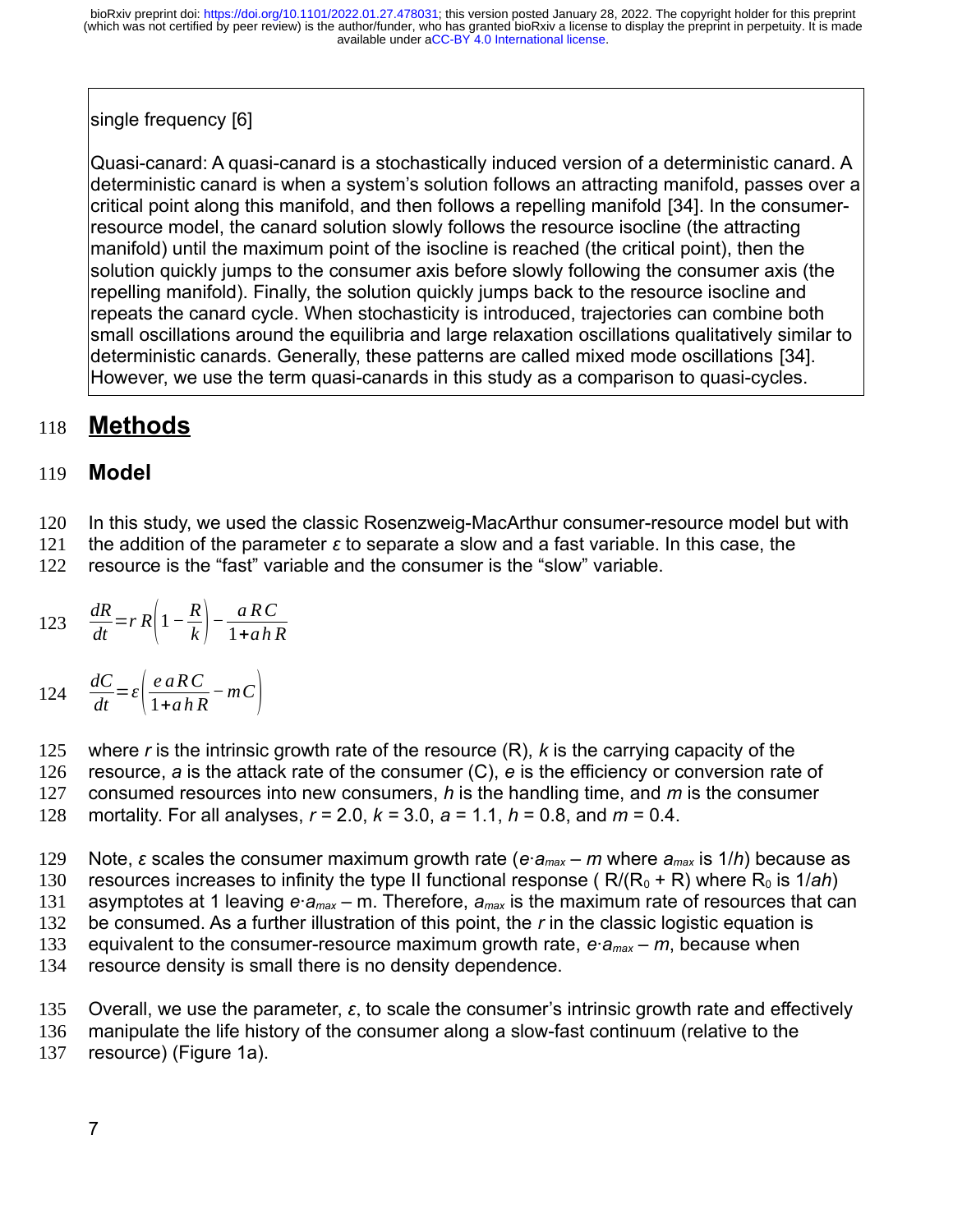#### **Small slowing of consumer growth rate** 138

Researchers often use the term excitability to describe the organism's overcompensation response leading to damped oscillations. The excitability of the consumer-resource interaction has been mathematically studied within the context of changing energy fluxes into the consumer [21,29]. Non-excitable dynamics are when the eigenvalues are real and the model exhibits monotonic dynamics. In contrast, excitable dynamics are when the eigenvalues are complex and the model exhibits oscillatory dynamics. The divide between excitable and nonexcitable is the real to complex divide in the eigenvalues of the model from the interior equilibrium. Thus, we can examine how slowing the consumer's growth rate (increasing  $1/\epsilon$ ) by a small amount impacts the real-complex divide. We numerically calculated the real to complex divide for each value of 1/ε between 0.01 and 10 — with a step size of 0.001 in ε (package LinearAlgebra.jl). For each 1/ε, we found the efficiency value, *eR/C*, where the real/complex divide occurs (i.e. after 1/ε is set, the efficiency value is increased from the efficiency value that produces the transcritical bifurcation until the eigenvalues switch from real to complex, akin to finding the value at which the tip of the checkmark occurs in Gellner and McCann [19]). This efficiency value was then used to calculate the proportion of efficiency "parameter space" that produces real eigenvalues (Proportion Real) by subtracting the real/complex divide efficiency value ( $e_{R,C}$ ) from the efficiency value at the Hopf bifurcation (*eHopf*) and then dividing this value by the efficiency parameter distance between the deterministic Hopf (*eHopf*) and transcritical (*etranscritical*) bifurcation efficiency values (note *ε* does not change where the Hopf and transcritical bifurcation occur): 139 140 141 142 143 144 145 146 147 148 149 150 151 152 153 154 155 156 157 158

159 Proportion Real = 
$$
\frac{e_{Hopf} - e_{R/C}}{e_{Hopf} - e_{transcritical}}
$$

Existing theory has found that stochastic perturbations can resonate with the excitability of the consumer-resource model to extend the range of cyclic dynamics [29,32] producing what has been termed quasi-cycles. These quasi-cycles generally do not threaten persistence because they are small relative to the deterministic limit cycles. Nevertheless, if slowing the organism's life history reduces the excitability of the consumer-resource interactions, we should find that a slowed consumer-resource interaction does not readily exhibit quasi-cycles, thus increasing stability. To examine how slowing the consumer impacted quasi-cycles, we ran 1000 simulations each of the consumer-resource model with  $1/\epsilon$  values of 1 and 1.667 and where the consumer variable was perturbed every time step with normally distributed noise (with mean 0.0 and variance 0.001) (package DifferentialEquations.jl v6.20.0, Algorithms: Vern7 & Rodas4 with automatic stiffness detection). We calculated the autocorrelation of the last 1000 time steps of each simulation for lags between 0 and 40 (function autocor, package StatsBase v0.33.13). We then calculated the average autocorrelation value for each lag across the 1000 simulations for each simulation set with a different 1/ε value. As suggested by Pineda-Krch et al. [32], we used autocorrelation to measure the manifestation of quasi-cycles where an autocorrelation function from quasi-cycles would show pronounced low-amplitude oscillations that decrease in amplitude with increasing lags. 160 161 162 163 164 165 166 167 168 169 170 171 172 173 174 175 176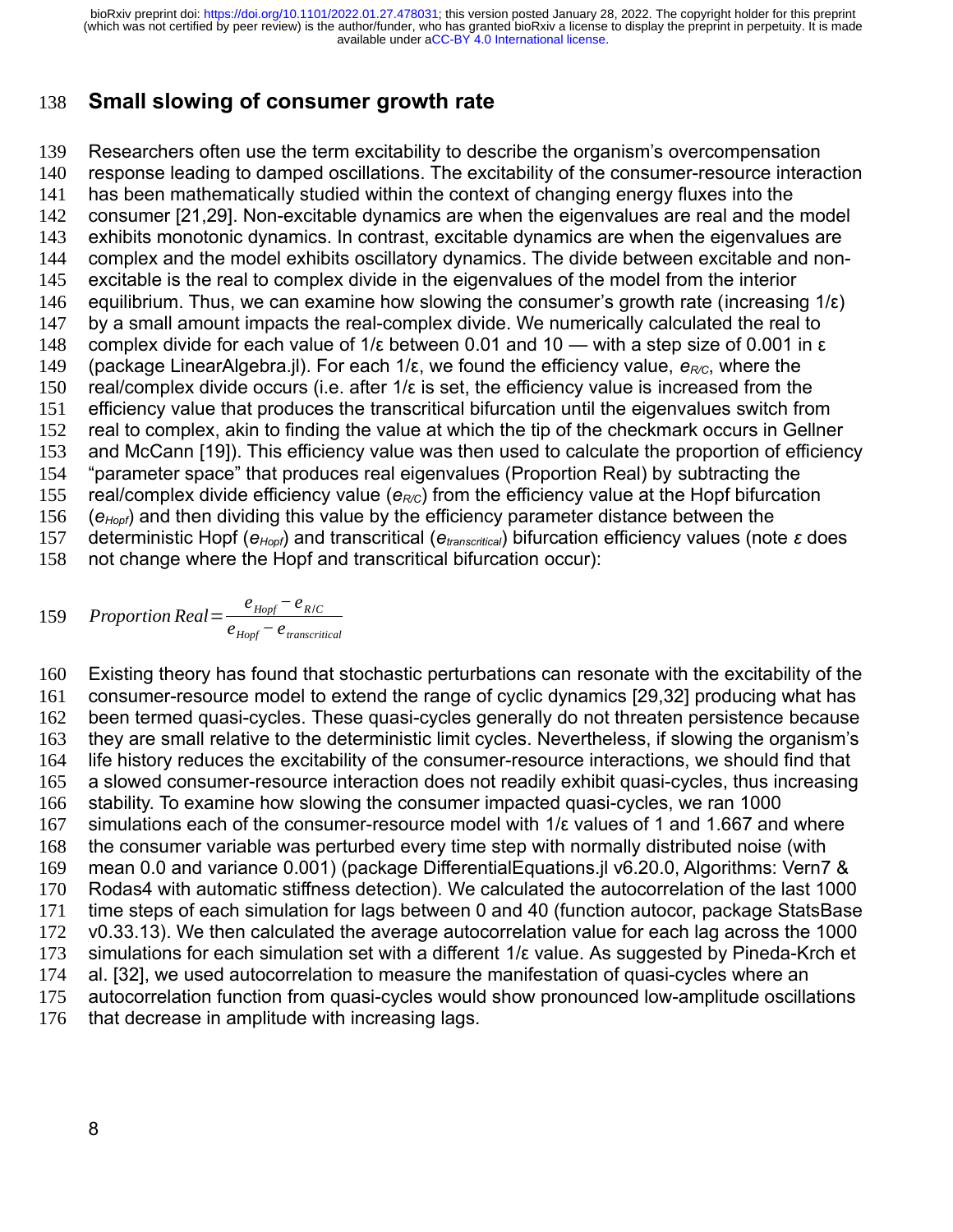#### **Large slowing of consumer growth rate** 177

To examine how slowing the consumer's growth rate by a large amount affects the stability of the consumer-resource interaction, we first extended the real/complex divide analysis above to larger values of 1/ε. Next we examined the prevalence of extinction prone dynamics in stochastically perturbed simulations of the consumer-resource model with varying ε and efficiency values. These extinction prone dynamics are either a quasi-canard or settling on the axial solution (the resource carrying capacity) (Figure 2). A quasi-canard creates a similar pattern to the canard pattern that is found when the consumer isocline sits to the left of the Hopf bifurcation point in a deterministic consumer-resource model [35]. For each simulation, the consumer was perturbed with normally distributed noise (with mean 0.0 and variance 0.001) every time step (package DifferentialEquations.jl v6.20.0, Algorithms: Vern7 & Rodas4 with automatic stiffness detection). For each combination of *ε* and efficiency value, we calculated the proportion of simulations that exhibited at least one quasi-canard. To calculate the proportion of simulations with quasi-canards, we created an algorithm to check whether a time series contained a quasi-canard (or landed on the axial solution). More details of this algorithm can be found in the Supporting Information, but in short the algorithm includes a return map at the maximum point of the resource isocline where canards and quasi-canards must pass through. The algorithm also includes boxes along the attracting and repelling manifolds (the right side of the resource isocline and the consumer axis respectively) through which a quasi-canard should pass. Note, this first analysis considered only quasi-canards because we wanted to establish the potential for quasi-canards with varying *ε* and efficiency values. 1/*ε* was varied from 6.667 to 1,000. Our lower bound for 1/ε was set at 6.667 because no quasi-canards can be found below this point. We set efficiency as either 0.5 (where the deterministic dynamics are non-excitable), 0.65 (where the deterministic dynamics are excitable but still locally stable), and 0.7 (where the deterministic dynamics are excitable, but still locally stable, and close to the Hopf bifurcation). We ran 1,000 simulations with two maximum time steps (6,000 and 24,000) for each combination of *ε* and efficiency. Two maximum time steps were compared to show that increasing the maximum time steps increases the proportion of quasi-canards that can be found due to the probabilistic nature of the stochastic dynamics. 178 179 180 181 182 183 184 185 186 187 188 189 190 191 192 193 194 195 196 197 198 199 200 201 202 203 204 205 206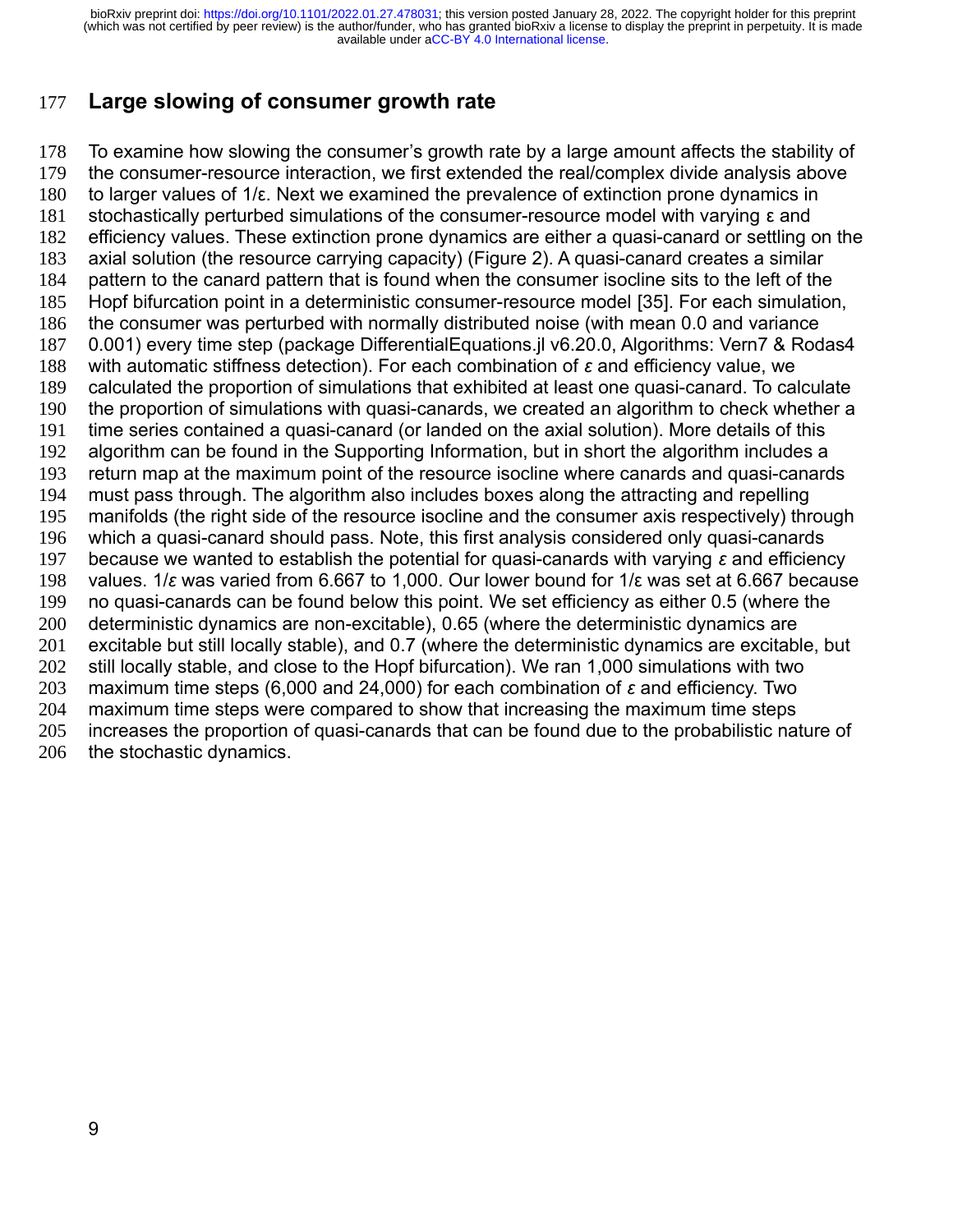

Figure 2 Possible qualitative dynamics when 1/*ε* is large (small consumer growth rate) and the consumer variable is stochastically perturbed. Blue is for the resource and orange is for the consumer. The dynamics are split into population disappearance and stable. The two possible population disappearance dynamics are quasi-canard and reaching the axial solution (the resource carrying capacity). For the quasi-canard, note the trajectory moving up the resource isocline before jumping to the consumer axis after passing the maximum of the resource isocline. The trajectory then slowly moves down the consumer axis and finally jumps 207 208 209 210 211 212 213

to the resource isocline. The stable dynamic is noise around the interior equilibrium. 214

To examine how reddened noise impacts the consumer-resource interaction when the consumer growth rate has been slowed by a large amount, we changed the stochastic noise from white noise to red noise for different combinations of *ε* and efficiency. We examined the effect of reddened noise with only large decreases in consumer growth rate because small decreases in consumer growth rate do not produce quasi-canards. For each combination of noise type, *ε*, and efficiency, we ran 1000 simulations and calculated the proportion of simulations that exhibited at least one quasi-canard, the proportion of simulations that reached the axial solution but did not exhibit quasi-canards, and the proportion of simulations that did not exhibit quasi-canards or reached the axial solution (package DifferentialEquations.jl v6.20.0, Algorithms: Vern7 & Rodas4 with automatic stiffness detection). We used an  $AR_1$  process to create red noise and scaled the variance of the red noise to the variance from the original white noise using the technique in Wichmann et al. [36] where the ratio of white noise to red noise variances is used to scale individual noise values in the red noise sequence. 215 216 217 218 219 220 221 222 223 224 225 226 227 228

All analyses were done using julia version 1.7.0. [37] 229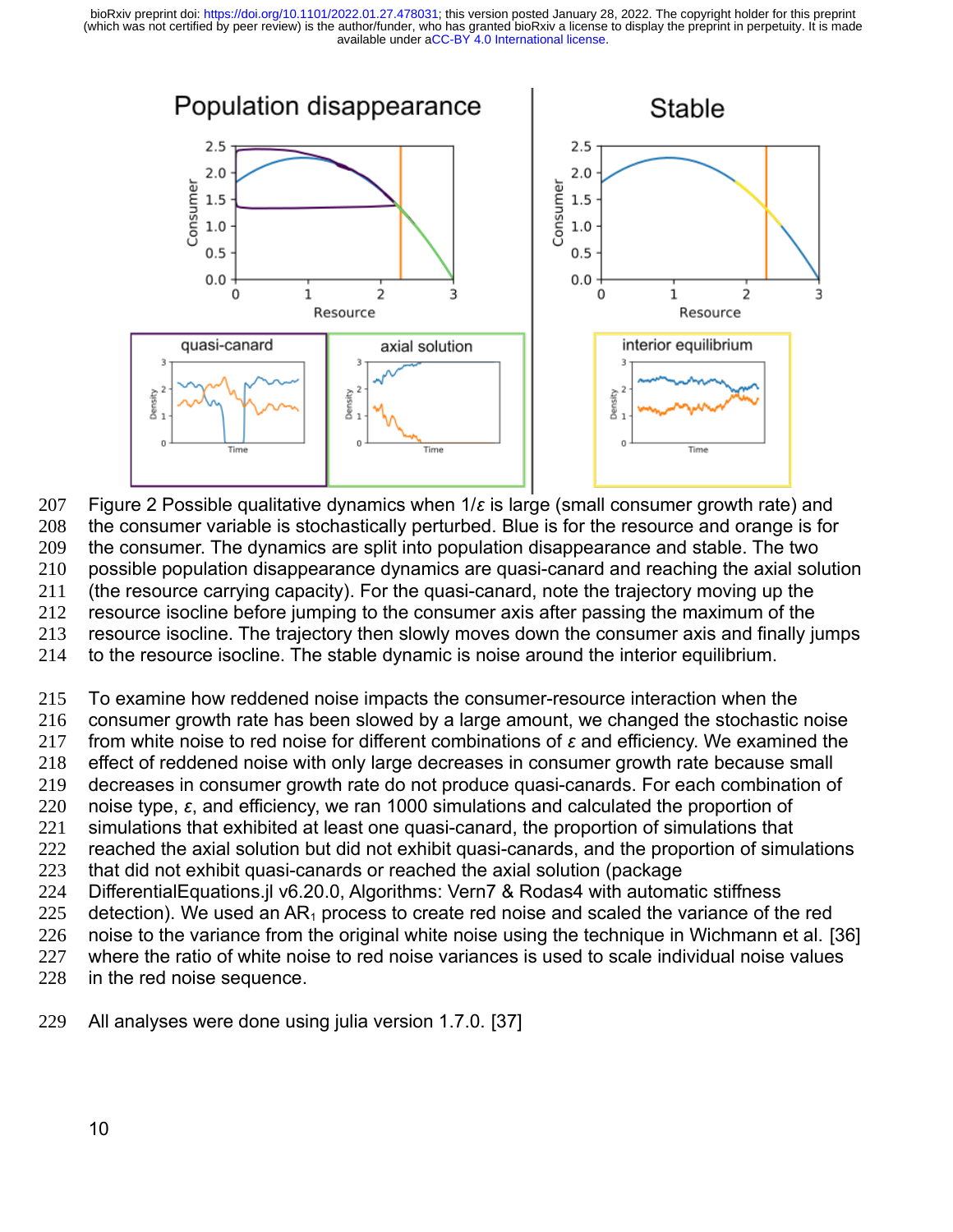# **Results** 230

#### **Small slowing of consumer growth rate** 231

Small increases in 1/*ε* moves the real-complex divide towards the Hopf bifurcation and thus, increases the proportion of efficiency "parameter space" that produces real eigenvalues (Figure 3a). In other words, increasing 1/*ε*, reduces the excitability of the system. We also proved using the non-dimensional type I version of the Rosenzweig-MacArthur consumerresource model that increasing 1/*ε*, increases the efficiency value where the real/complex divide occurs (see SI Section *Proof of excitability decreasing when slowing the consumer*). 232 233 234 235 236 237

With a small increase in 1/*ε* (from 1 to 1.667), the average autocorrelation function (ACF) line flattens out indicating reduced manifestation of quasi-cycles (Figure 3 b & c) 238 239



Figure 3 Slowing the consumer by a small amount stabilizes the consumer-resource interaction by decreasing excitability and reducing the manifestation of quasi-cycles. a) Proportion of efficiency "parameter space" that produces completely real eigenvalues for each 1/*ε* value where the full efficiency "parameter space" corresponds to the distance between the efficiency values that produce the transcritical and Hopf bifurcations. b) & c) average ACF for each lag value for 1000 simulations of the consumer-resource model perturbed each time step by normally distributed noise (with mean 0.0 and variance 0.001) with 1/*ε* values of 1 and 1.667 respectively. 240 241 242 243 244 245 246 247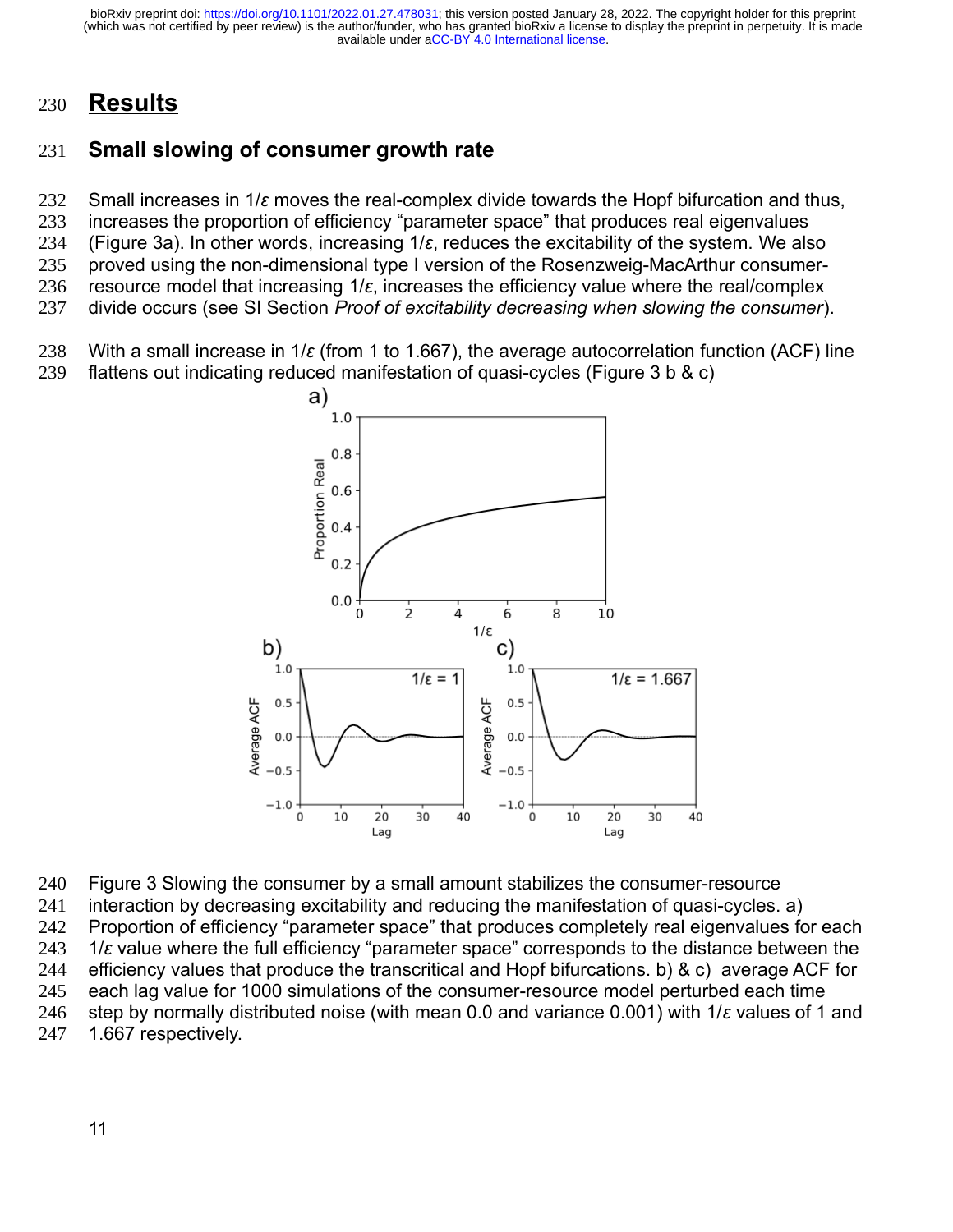#### **Large slowing of consumer growth rate** 248

Large increases in 1/*ε* continued to move the real-complex divide towards the Hopf bifurcation 249

with the proportion of efficiency "parameter space" that produces real eigenvalues 250

asymptoting just under 1.0 (Figure 4a). 251

As long as 1/*ε* was large enough, we found quasi-canards when the consumer-resource model had small efficiency values producing non-excitable and locally stable dynamics (small efficiency values) (Figure 4b). When the consumer-resource model had larger efficiency values model producing excitable but still locally stable dynamics, small and large values of 1/*ε* produced quasi-canards (Figure 4 c & d). For very large 1/*ε* values, the proportion of simulations that exhibited quasi-canards decreased (Figure 4 c & d). However, this was because the consumer growth rate was so slow that the time required to find a quasi-canard increased as evidenced by comparing the two dashed lines for 6,000 and 24,000 time steps. 252 253 254 255 256 257 258 259

Generally, population disappearances (quasi-canard or axial solution) were more likely to be found when the consumer was perturbed by reddened noise compared to when the consumer was perturbed by white noise (Figure 5). For a small value of 1/*ε*, a non-excitable, locally stable consumer-resource model did not exhibit any quasi-canards regardless of the noise autocorrelation but did reach the axial solution for reddened noise (Figure 5a). When the consumer-resource model had a small 1/*ε* value and was excitable but still locally stable (larger efficiency values), increasing the noise autocorrelation increased the proportion of simulations that exhibited quasi-canards (Figure 5 b & c). For a large value of 1/*ε*, a nonexcitable, locally stable consumer-resource model exhibited quasi-canards and axial solutions when the noise autocorrelation was high (Figure 5d). When the consumer-resource model had a large 1/*ε* value and was excitable but still locally stable (larger efficiency values), quasicanards were mostly found but higher noise autocorrelation increased the proportion of simulations where the axial solution was reached (Figure 5 e & f). 260 261 262 263 264 265 266 267 268 269 270 271 272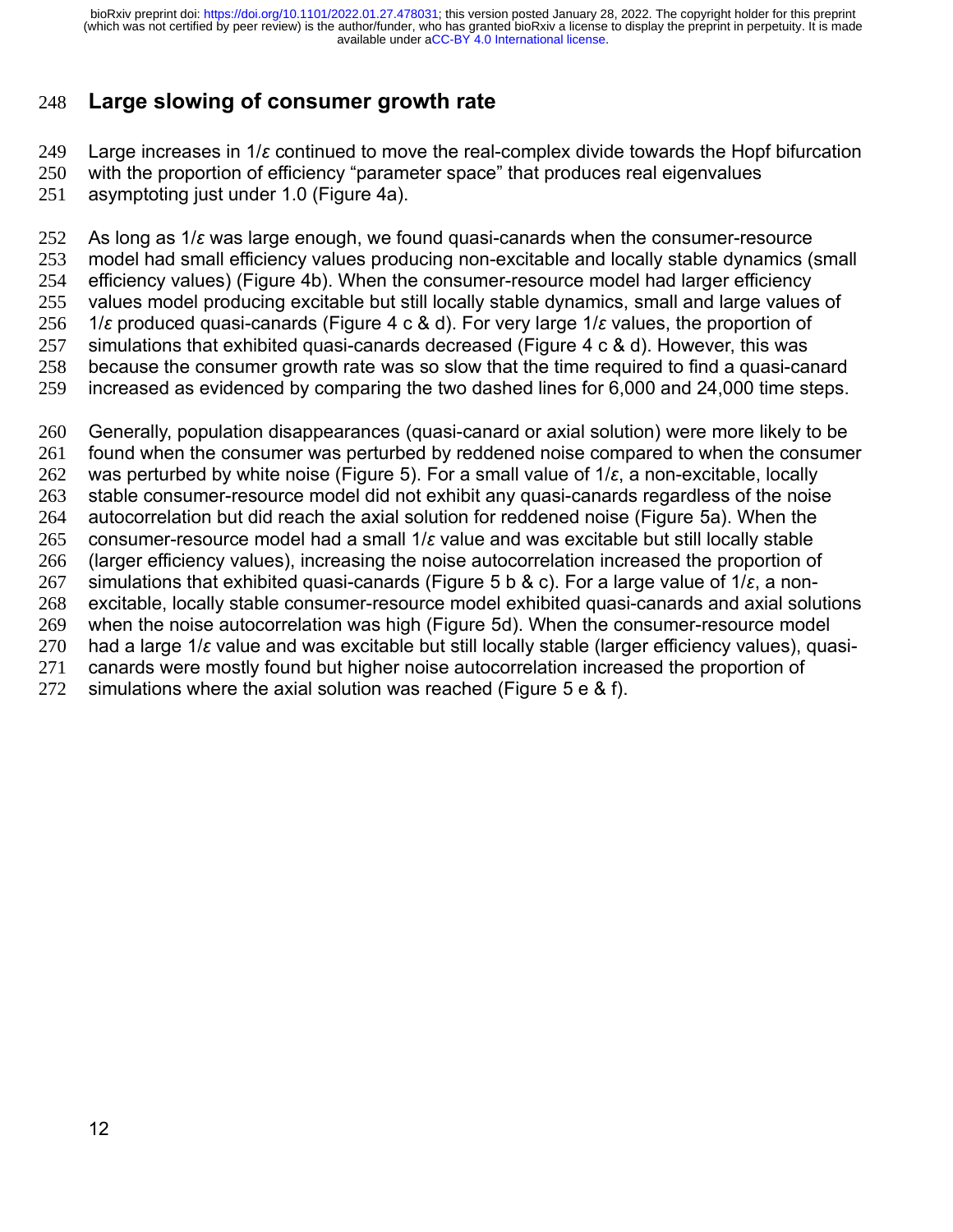

Figure 4 Quasi-canards can be found for a variety of efficiency values within certain 273

boundaries of ε parameter space. a) Proportion of efficiency "parameter space" that produces 274

completely real eigenvalues for each 1/ε value. Thin dashed lines depict the effective 275

proportion of efficiency "parameter space" for each efficiency value that produces b), c) & d) 276

(e.g.  $e<sub>Hopf</sub>$ <sup>−0.5</sup> ). With an efficiency value of 0.5, the model is essentially always real *eHopf −etranscritical* 277

regardless of the  $1/\varepsilon$  value. With an efficiency value of 0.65, the model is complex with smaller values of 1/ε and real with larger values of 1/ε. With an efficiency value of 0.7, the model is always complex regardless of the 1/ε value. b), c), d) proportion of 1000 simulations per value of 1/ε that exhibited quasi-canards with constant efficiency values of 0.5, 0.65, 0.7 respectively. Bold and thin dashed lines correspond to 6,000 and 24,000 time steps respectively. 278 279 280 281 282 283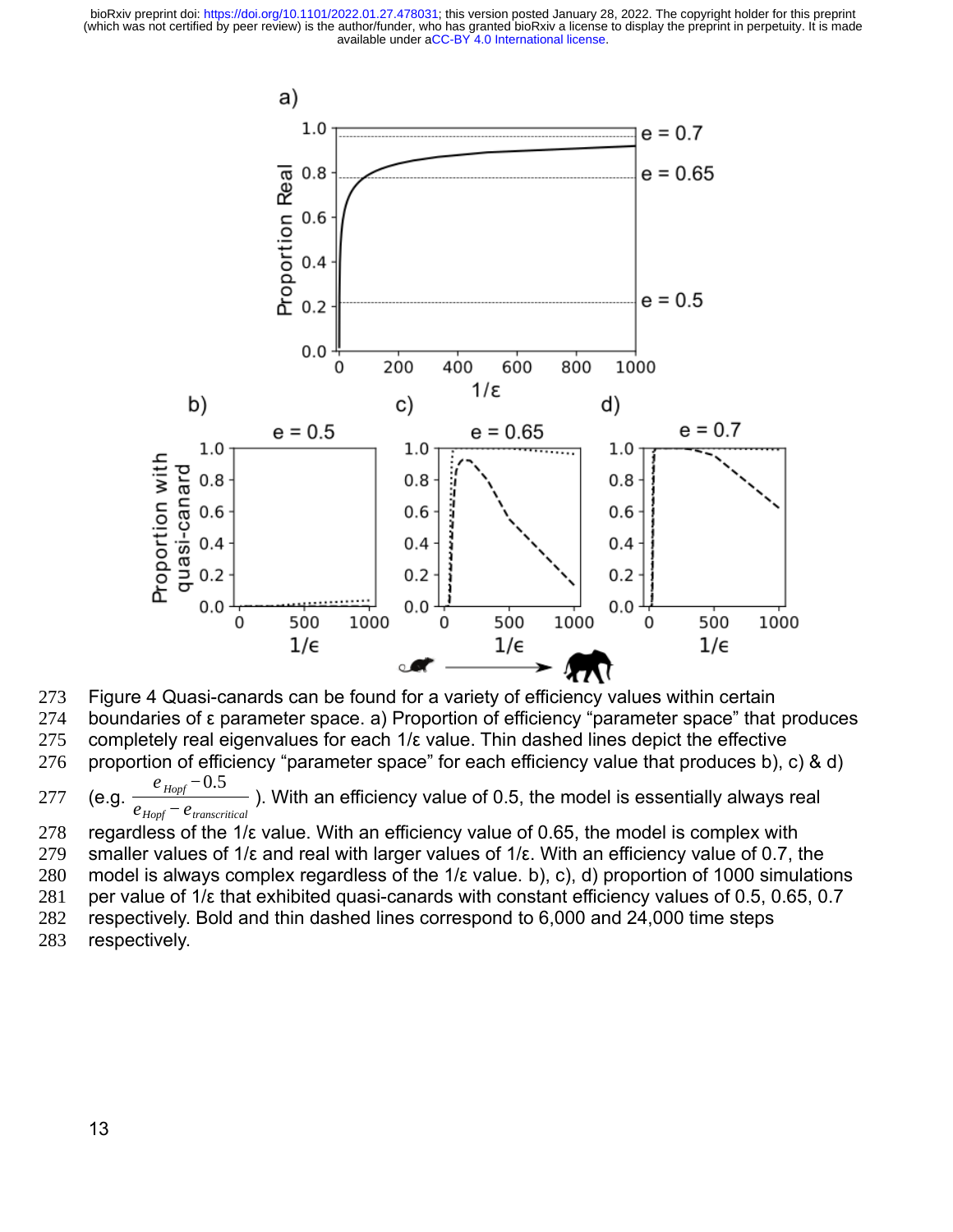

Figure 5 Increasing the correlation of consecutive noise time points (red noise), increases the proportion of simulations exhibiting population disappearances where quasi-canards (purple) and axial solution (green) would be population disappearances. For a), b), c), d), e), & f) the noise (AR<sub>1</sub> process) correlation was varied from 0.0 to 0.9. The top row (a), b), & c) ) had a 1/*ε* value of 12.7. and the bottom row ( d), e), & f) ) had a 1/*ε* value of 250. Each column of plots had efficiency values of 0.5, 0.65, and 0.7 respectively. 284 285 286 287 288 289

#### **Discussion** 290

Using the simple technique of changing the time scales within the Rosenzweig-MacArthur consumer-resource model, we set up a biologically motivated mathematical experiment exploring the stability of faster and slower life histories with an emphasis on whether slow life history strategies can be destabilized into sudden population disappearances when pushed by large perturbations such as red noise. This experiment was achieved because changing the time scales of the consumer using *ε* also changes the maximum consumer intrinsic growth rate, a population parameter that in nature is negatively correlated with the fast to slow life history continuum [14]. With a small decrease in consumer growth rate, stability increases. With a larger decrease in consumer growth rate, stability decreases because the consumer and resource are more susceptible to sudden population disappearances. Indeed, for a broad range of epsilon values (0.001~0.15) that are indicative of slower life history strategies (low mass specific metabolic rate, weak growth rates or weak numerical responses), we have found that sudden population disappearances can occur even when the consumer interacts weakly with the resource and exhibits monotonic dynamics (i.e. real eigenvalue and consumer isocline lies well onto the right half of the resource isocline [29]). Furthermore, increasing the correlation of noise increased the likelihood of sudden population disappearances. Although the range in epsilon is different, Yodzis & Innes's [26] biologically plausible consumer-resource model similarly exhibits quasi-canards (see SI Section "Biologically plausible parameters" & SI Figure 3). Consequently, our results are general and suggest that such transient-driven instability ought to occur under increasingly reddened perturbations with climate change. 291 292 293 294 295 296 297 298 299 300 301 302 303 304 305 306 307 308 309 310 311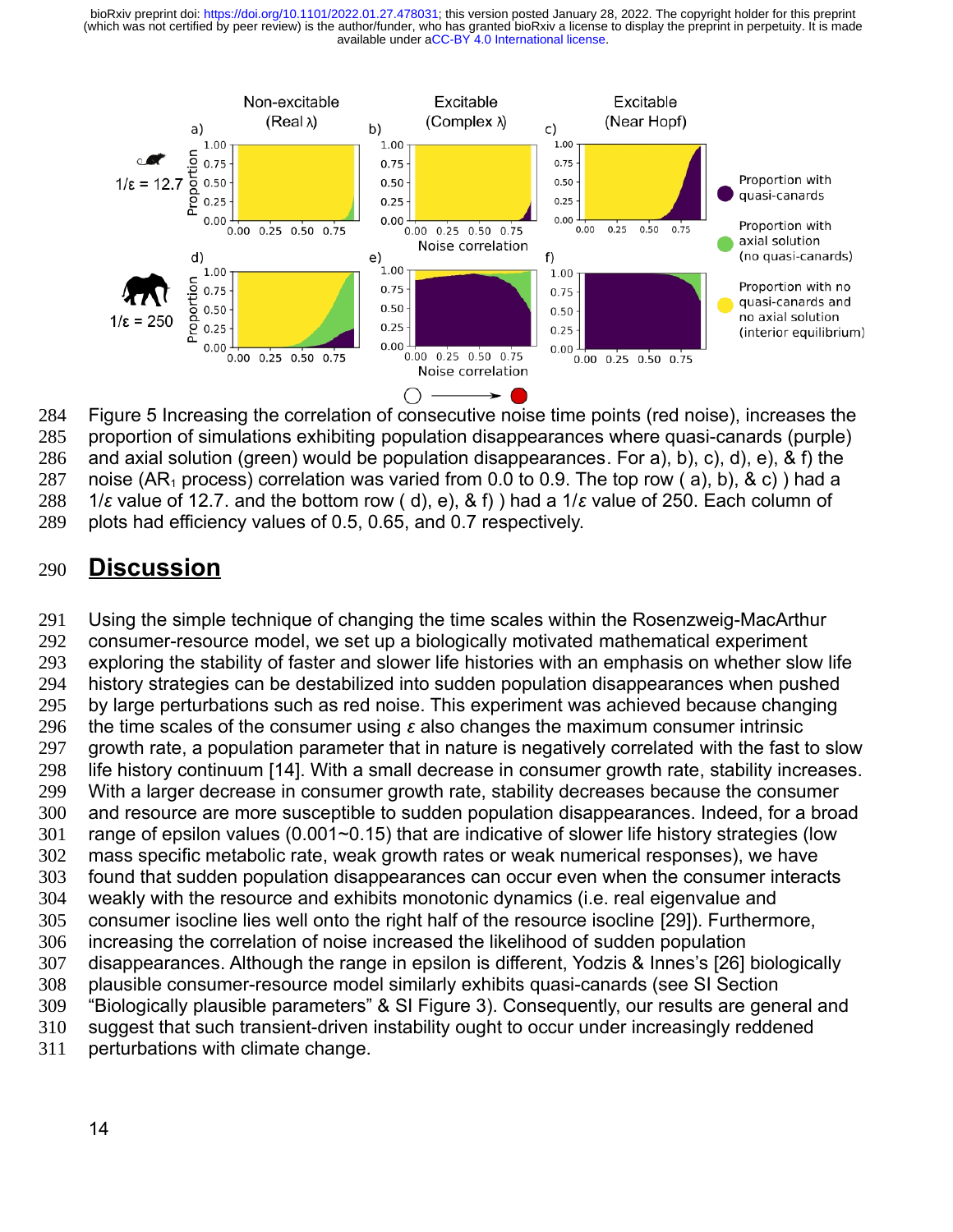Our results do confirm a gradient in stability along the slow-fast life history continuum. With a small decrease in consumer growth rate, the excitability of the consumer-resource interaction decreases with concomitant reduced manifestation of quasi-cycles in the face of tiny perturbations every time step. However, those same tiny perturbations cumulatively can produce large instability and population disappearances when the consumer has a small growth rate. Another way of conceptualizing this stability gradient is a trade off along the slowfast continuum between low short-term stability but high resistance to large perturbations for fast organisms and high short-term stability but low resistance to large perturbations for slow organisms. This trade-off is corroborated by other researchers where organisms with slow growth rates and long generation times are thought to buffer small disturbances well but can be unstable depending on the type and strength of perturbations [24,25]. One caveat is that increasing the energy flux of the system appeared to reduce the stability gradient along the slow-fast continuum as shown by increasing proportions of quasi-canards for locally excitable consumer-resource models. A common finding is that increasing the excitability of an interaction — usually through increasing the energy flux of an interaction (i.e. *ae*/*m*) — leads to higher instability and variability [21,38]. Thus, adding noise to an already highly excitable interaction can lead to transient-driven sudden population disappearances. Overall, there appears to be a gradient in stability along the slow-fast continuum that is mediated by energy flux in the system. 312 313 314 315 316 317 318 319 320 321 322 323 324 325 326 327 328 329 330

The combination of life history and red noise significantly increased the opportunities for transient dynamics and sudden population disappearances. Reddening the noise in our consumer-resource model increased the likelihood of sudden population disappearances for both fast and slow organisms. However, the onset of sudden population disappearances occurred with less autocorrelation for slower organisms. To understand this pattern, we must examine the relative time scales of the autocorrelation and the system population processes [6]. Slowing the life history is effectively increasing the time scale of the population response processes, and thus the system will stay for longer in the phase space region the system was pushed into after a perturbation. Increasing the autocorrelation increases the time scale of the perturbations, and thus the perturbation effectively feels larger to the system. Another way to understand how slow life histories and reddened noise interact, is to use the analogy of a rusty ratchet. White noise is akin to a ratchet without a pawl and can spin in any direction but red noise is akin to a ratchet with a pawl that has a tendency to spin in one direction for a period of time (Figure 6). Because the reddened noise has a tendency to produce similar values for a period of time, reddened noise consistently pushes the dynamics of the consumer-resource model far from the local area around the stable equilibria. The slow life history is akin to rust in the ratchet which slows the spinning speed and in the system increases the difficulty for the trajectories to return to the local area around the equilibria. Related research has examined how multiple discrete disturbances can kick dynamics out of basins of attraction to produce different dynamical outcomes (flow-kick dynamics: Meyer et al. [39]). These researchers found that rare but large disturbances can have the same effect as frequent and small disturbances. Reddened noise is similar to frequent and small disturbances, pushing dynamics far from their attracting equilibria (the kicks in flow-kick dynamics). Furthermore, slowing life histories reduces the relative time available for organisms to respond to the disturbances (the flow in flow-kick dynamics), thus adding to pushing dynamics far from their attracting equilibria. As illustrated by our model and by 331 332 333 334 335 336 337 338 339 340 341 342 343 344 345 346 347 348 349 350 351 352 353 354 355 356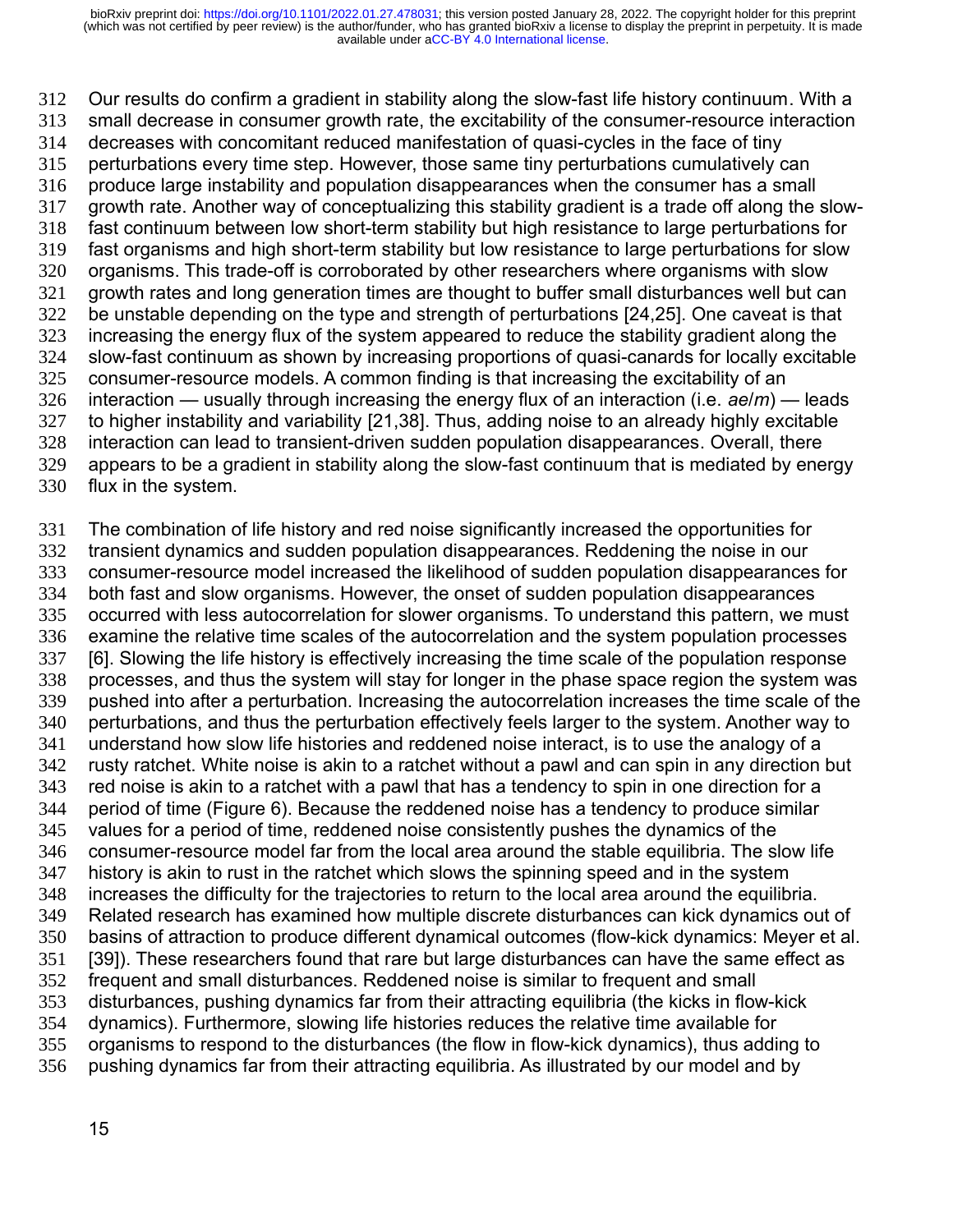comparisons to flow-kick dynamics, reddened noise plus slow life histories have huge potential for low stability and sudden population disappearances. 357 358



Figure 6 Illustration of simplified trajectories with white noise and red noise imposed on consumer and resource isoclines and vector field diagram when 1/*ε* is large. We use the analogy of a rusty ratchet to illustrate the interaction of slow life histories with reddened noise. White noise is similar to a ratchet wheel without the pawl (can spin in any direction) and reddened noise is similar to a ratchet with the pawl (has the tendency to spin in one direction). Slow life history is akin to rust in the ratchet which slows the spinning speed. 359 360 361 362 363 364

Intriguingly, our examination of slow life histories with stochasticity exhibiting sudden population disappearances is a further example of how stochasticity is immensely useful in ecological research to understand the full nonlinear dynamics of ecosystems [6,33,40]. First, stochasticity can act to uncover underlying processes (Boettiger [6] coined the phrase *noise the informer* for this phenomenon). Similar to quasi-cycles where stochastic resonance is visible in advance of a Hopf bifurcation, the quasi-canards also occur in advance of the Hopf bifurcation after which deterministic canards occur. Although noise has the same effect of uncovering an imminent Hopf bifurcation leading to either deterministic cycles or canards, the mechanism producing the quasi-cycles and quasi-canards are different. The quasi-cycles are stochasticity interacting with local nonlinear dynamics (excitability). The quasi-canards are slow life histories plus reddened noise pushing dynamics towards non-local nonlinear dynamics. Second, stochasticity can be used to reveal differences in stability from what our normal linear stability analysis would find. One method to reveal these differences in stability is through using the stochastic equivalent of potential functions called quasipotentials where potential functions and quasipotentials can be simplified conceptually to the ball and cup analogy [41]. The quasipotentials for our model with different 1/*ε* values show the stretching of the quasipotential along the resource isocline due to stochasticity, then the quasi-canard shape when efficiency is large enough, and finally the flattening of the quasipotential quasicanard shape with a larger 1/*ε* value (see SI Figure 4). Linear stability analysis would solely 365 366 367 368 369 370 371 372 373 374 375 376 377 378 379 380 381 382 383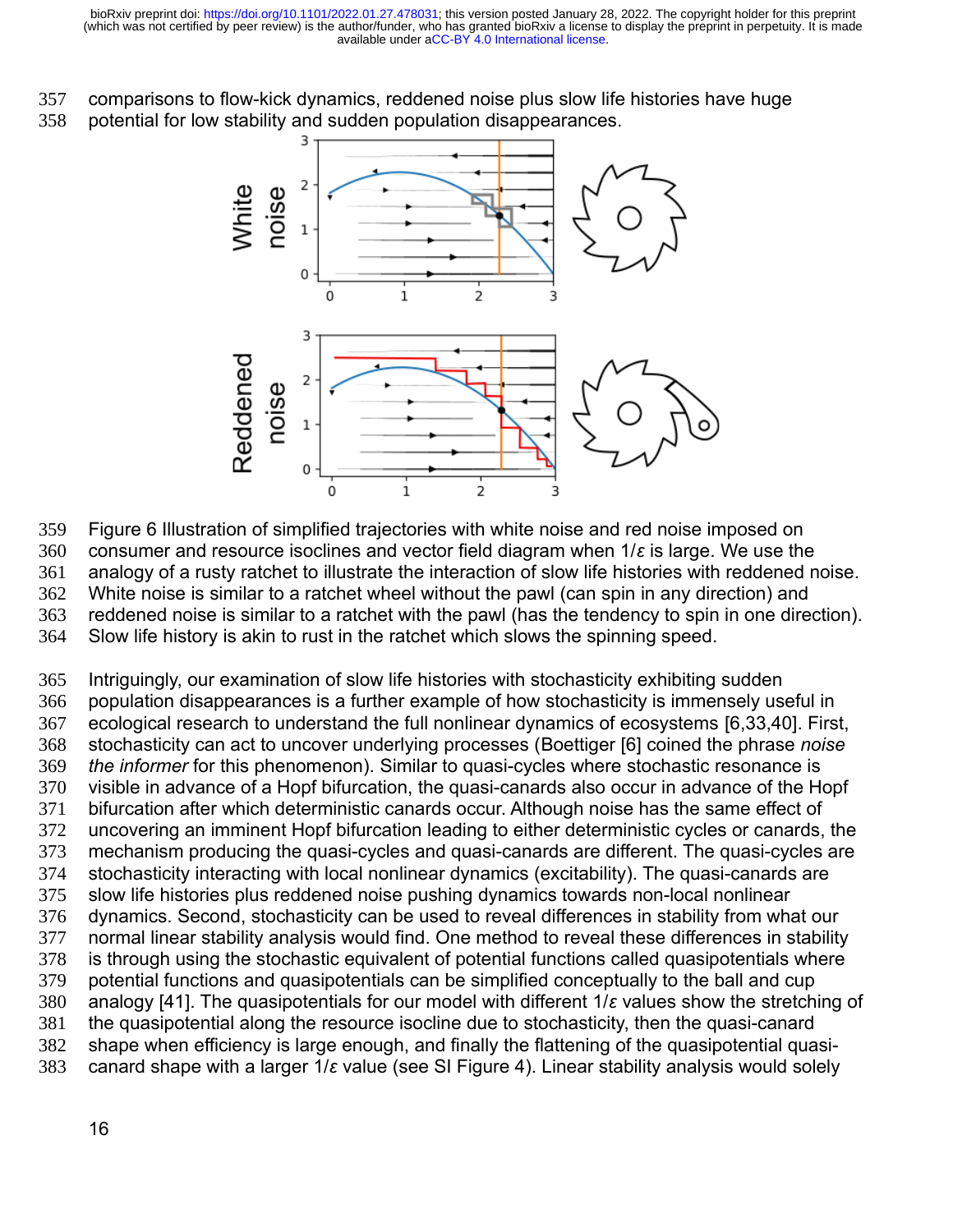focus on the tiny region around the intersect of the consumer and resource isoclines. In contrast, the flattened quasipotentials reveal other possible dynamics (quasi-canards) in addition to the stable interior equilibria. Overall, stochasticity can both produce and reveal divergent dynamical outcomes from the normal linear stability analysis. 384 385 386 387

Sudden population disappearances from transient dynamics may not necessarily lead to the full extirpation of a species. Instead, the interaction may be lost with detrimental cascading consequences on the ecosystem [42]. In our study, we used a consumer-resource model that represents a fundamental interaction within ecosystems [43]. Our model shows that even with moderate differences between relative speeds of the consumer and resource, the conditions necessary to lose the interaction — small abundances of both organisms — can occur. For the quasi-canard, the initial small abundances of the resource can lead to continued small abundance of consumers. Alternatively, when the dynamics reach the axial solution, the consumer is completely lost with the resource remaining. Either way, the consumer-resource interaction is lost. Overall, interactions with large differences in relative life history speeds or interactions that experience red noise are likely prone to sudden population disappearances and at the very least to interaction loss due to the large nonlinear fluctuations. 388 389 390 391 392 393 394 395 396 397 398 399

# **Conclusion** 400

Through the technique of varying life history growth rates along the slow-fast continuum within the classic Rosenzweig-MacArthur model, we have shown that life history has interesting stability consequences depending on the speed. Slowing the life history can increase stability in the face of many tiny perturbations up to a point, after which slowing the life history can dramatically decrease stability with the potential for sudden population disappearances. Adding positively correlated noise to an already slowed consumer increases the occurrence of sudden population disappearances because the system is easily and frequently pushed away from the stable equilibria into transient dynamics. Although the consumer-resource motif is fundamental and can inform much of food web theory, our study examines a single consumer-resource interaction. The interaction of many more organisms with varying life histories is required. Furthermore, other examples of transient-driven sudden population disappearances should be explored especially in the context of slow life histories and reddened noise. Taken together, we have shown how life history along the slow-fast life history continuum can impact the stability of systems and shown how human-caused red noise will disproportionately impact slow living organisms through transient-driven sudden population disappearances. 401 402 403 404 405 406 407 408 409 410 411 412 413 414 415 416

# **Acknowledgments** 417

We wish to thank members of the McCann laboratory for thoughts and feedback. 418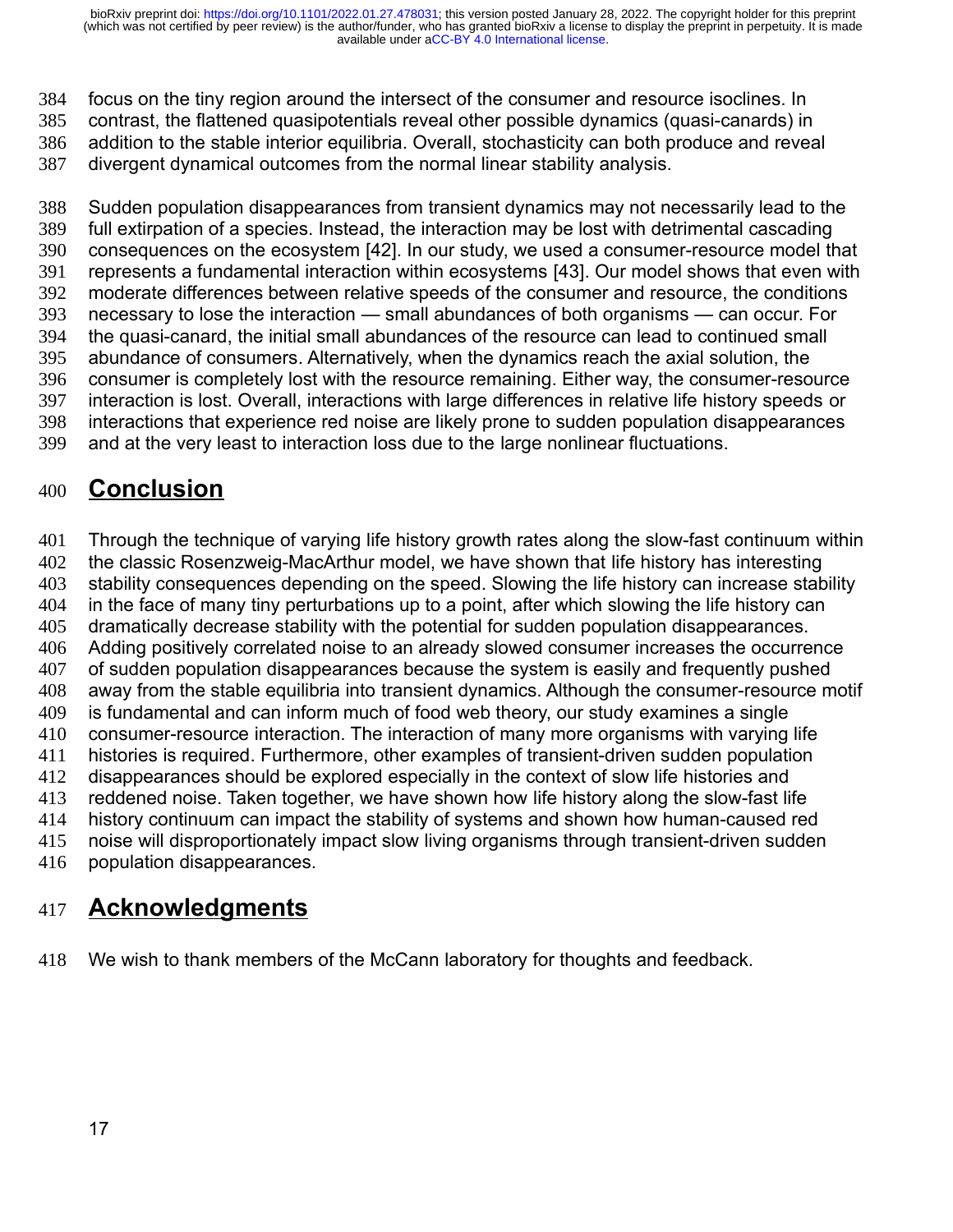# **Funding** 419

CJGG was supported by a Natural Sciences and Engineering Research Council of Canada 420

(NSERC) CGS-D. Financial support was provided by an NSERC Discovery Grant (400353) 421

and a CFREF Food from Thought grant (499075) to K. S. McCann. 422

# **Author Contributions** 423

All authors contributed to the idea generation and analysis of the model. CJGG wrote the first draft and all authors contributed to editing the manuscript. 424 425

# **Code accessibility** 426

All code to reproduce the above analyses and figures are publicly available on [GitHub](https://github.com/cgreysongaito/SlowFast_SuddenPopulationDisappearances) and have been archived on [Zenodo](https://doi.org/10.5281/zenodo.5796524) (version 1.0). 427 428

# **References** 429

- 1. Myers RA, Cadigan NG. 1995 Was an increase in natural mortality responsible for the collapse off northern cod? *Can. J. Fish. Aquat. Sci.* **52**, 1274–1285. (doi:10.1139/f95-124)
- 2. Beeton AM. 1969 Changes in the Environment and Biota of the Great Lakes. In *Eutrophication: Causes, Consequences, Correctives*, pp. 150–187. Washington, DC: The National Academies Press. (doi:10.17226/20256)
- 3. McCann K, Yodzis P. 1994 Nonlinear dynamics and population disappearances. *Am. Nat.* **144**, 873–879. (doi:10.1086/285714)
- 4. Schreiber SJ. 2001 Chaos and population disappearances in simple ecological models. *J. Math. Biol.* **42**, 239–260. (doi:10.1007/s002850000070)
- 5. Hastings A, Wysham DB. 2010 Regime shifts in ecological systems can occur with no warning. *Ecol. Lett.* **13**, 464–472. (doi:10.1111/j.1461-0248.2010.01439.x)
- 6. Boettiger C. 2018 From noise to knowledge: how randomness generates novel phenomena and reveals information. *Ecol. Lett.* **21**, 1255–1267. (doi:10.1111/ele.13085)
- 7. Lenton TM, Dakos V, Bathiany S, Scheffer M. 2017 Observed trends in the magnitude and persistence of monthly temperature variability. *Sci. Rep.* **7**, 5940. (doi:10.1038/s41598- 017-06382-x)
- 8. Di Cecco GJ, Gouhier TC. 2018 Increased spatial and temporal autocorrelation of temperature under climate change. *Sci. Rep.* **8**, 14850. (doi:10.1038/s41598-018-33217- 0)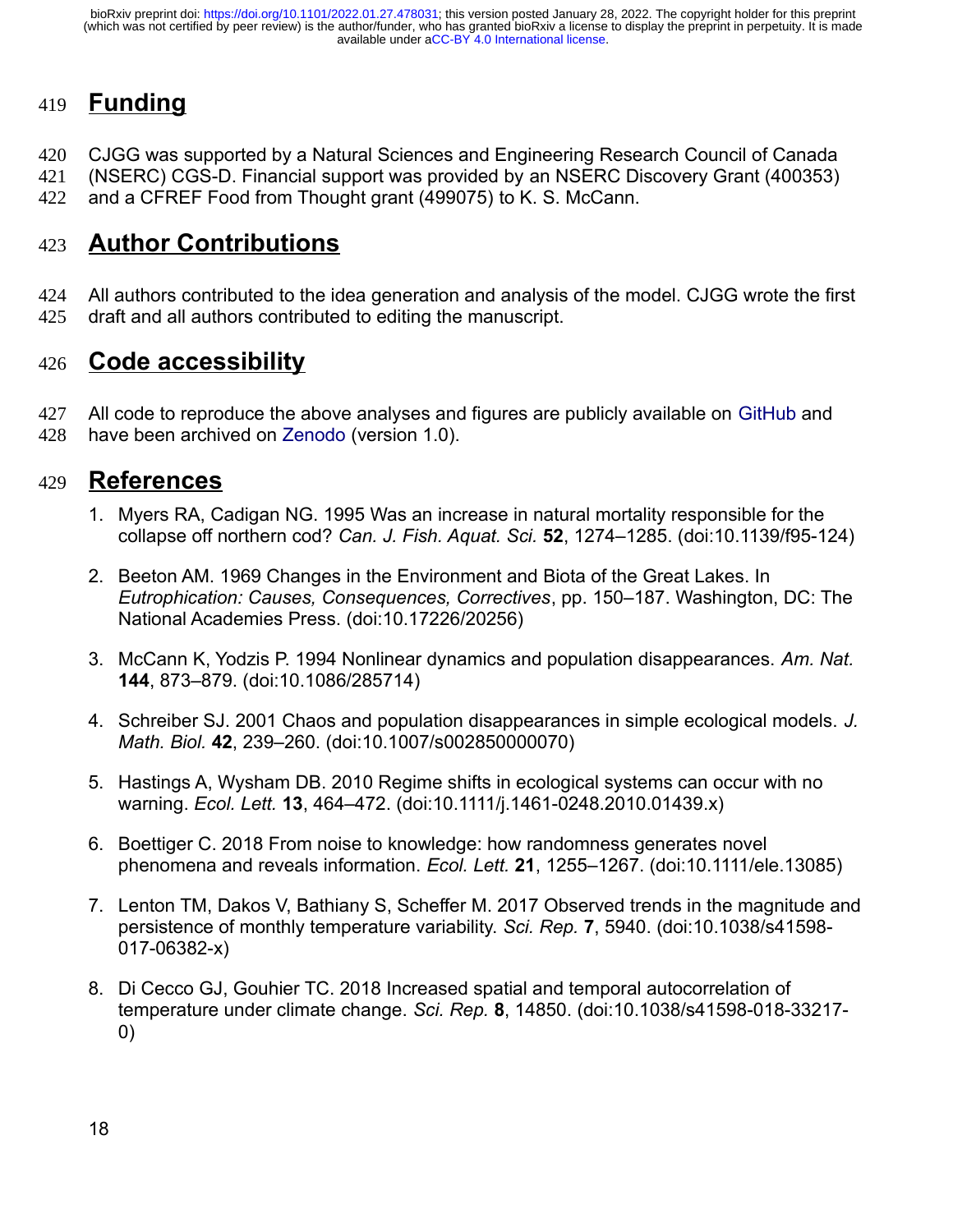- 9. Schwager M, Johst K, Jeltsch F. 2006 Does red noise increase or decrease extinction risk? Single extreme events versus series of unfavorable conditions. *Am. Nat.* **167**, 879– 888. (doi:10.1086/503609)
- 10. Ruokolainen L, Lindén A, Kaitala V, Fowler MS. 2009 Ecological and evolutionary dynamics under coloured environmental variation. *Trends in Ecology & Evolution* **24**, 555– 563. (doi:10.1016/j.tree.2009.04.009)
- 11. Lögdberg F, Wennergren U. 2012 Spectral color, synchrony, and extinction risk. *Theor. Ecol.* **5**, 545–554. (doi:10.1007/s12080-011-0145-x)
- 12. van der Bolt B, van Nes EH, Bathiany S, Vollebregt ME, Scheffer M. 2018 Climate reddening increases the chance of critical transitions. *Nature Clim. Change.* **8**, 478–484. (doi:10.1038/s41558-018-0160-7)
- 13. Laakso J, Kaitala V, Ranta E. 2004 Non-linear biological responses to environmental noise affect population extinction risk. *Oikos* **104**, 142–148. (doi:10.1111/j.0030- 1299.2004.12197.x)
- 14. Savage VM, Gillooly JF, Brown JH, West GB, Charnov EL. 2004 Effects of body size and temperature on population growth. *Am. Nat.* **163**, 429–441. (doi:10.1086/381872)
- 15. Gaillard J -M., Yoccoz NG, Lebreton J -D., Bonenfant C, Devillard S, Loison A, Pontier D, Allaine D. 2005 Generation time: A reliable metric to measure life history variation among ‐ mammalian populations. *Am. Nat.* **166**, 119–123. (doi:10.1086/430330)
- 16. Réale D, Garant D, Humphries MM, Bergeron P, Careau V, Montiglio P-O. 2010 Personality and the emergence of the pace-of-life syndrome concept at the population level. *Phil. Trans. R. Soc. B* **365**, 4051–4063. (doi:10.1098/rstb.2010.0208)
- 17. Healy K, Ezard THG, Jones OR, Salguero-Gómez R, Buckley YM. 2019 Animal life history is shaped by the pace of life and the distribution of age-specific mortality and reproduction. *Nat. Ecol. Evol.* **3**, 1217–1224. (doi:10.1038/s41559-019-0938-7)
- 18. Stone L. 1993 Period-doubling reversals and chaos in simple ecological models. *Nature* **365**, 617–620. (doi:10.1038/365617a0)
- 19. Gellner G, McCann KS. 2016 Consistent role of weak and strong interactions in high- and low-diversity trophic food webs. *Nat. Commun.* **7**, 11180. (doi:10.1038/ncomms11180)
- 20. Gaston KJ, Lawton JH. 1988 Patterns in body size, population dynamics, and regional distribution of bracken herbivores. *Am. Nat.* **132**, 662–680. (doi:10.1086/284881)
- 21. Rip JMK, McCann KS. 2011 Cross-ecosystem differences in stability and the principle of energy flux: Cross-ecosystem differences in stability. *Ecol. Lett.* **14**, 733–740. (doi:10.1111/j.1461-0248.2011.01636.x)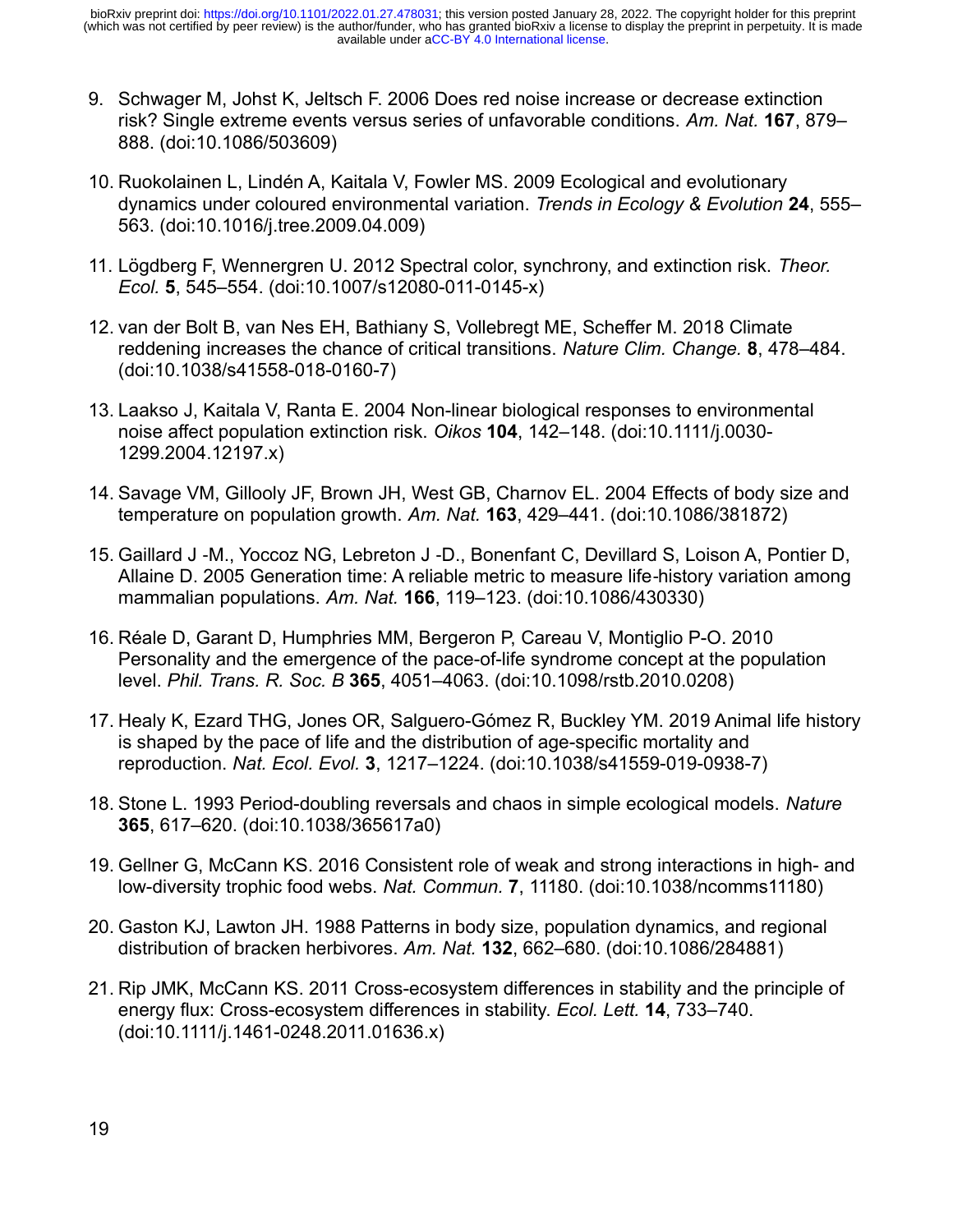- 22. Májeková M, de Bello F, Doležal J, Lepš J. 2014 Plant functional traits as determinants of population stability. *Ecology* **95**, 2369–2374. (doi:10.1890/13-1880.1)
- 23. Röpke C, Pires THS, Zuanon J, Freitas CEC, Hernandes MC, Souza F, Amadio S. 2021 Growth–reproduction trade-off and fecundity regulate population stability in Amazon floodplain fishes. *Freshwater Biol.* , fwb.13702. (doi:10.1111/fwb.13702)
- 24. Sæther B-E *et al.* 2013 How life history influences population dynamics in fluctuating environments. *Am. Nat.* **182**, 743–759. (doi:10.1086/673497)
- 25. Gamelon M, Gimenez O, Baubet E, Coulson T, Tuljapurkar S, Gaillard J-M. 2014 Influence of life-history tactics on transient dynamics: A comparative analysis across mammalian populations. *Am. Nat.* **184**, 673–683. (doi:10.1086/677929)
- 26. Yodzis P, Innes S. 1992 Body size and consumer-resource dynamics. *Am. Nat.* **139**, 1151–1175. (doi:10.2307/2462335)
- 27. Brose U, Williams RJ, Martinez ND. 2006 Allometric scaling enhances stability in complex food webs. *Ecol. Lett.* **9**, 1228–1236. (doi:10.1111/j.1461-0248.2006.00978.x)
- 28. Donohue I *et al.* 2013 On the dimensionality of ecological stability. *Ecol. Lett.* **16**, 421– 429. (doi:10.1111/ele.12086)
- 29. Gellner G, McCann KS, Hastings A. 2016 The duality of stability: towards a stochastic theory of species interactions. *Theor. Ecol.* **9**, 477–485. (doi:10.1007/s12080-016-0303-2)
- 30. Hastings A *et al.* 2018 Transient phenomena in ecology. *Science* **361**, eaat6412. (doi:10.1126/science.aat6412)
- 31. Morozov A *et al.* 2019 Long transients in ecology: Theory and applications. *Phys. Life Rev.* , S1571064519301447. (doi:10.1016/j.plrev.2019.09.004)
- 32. Pineda-Krch M, J. Blok H, Dieckmann U, Doebeli M. 2007 A tale of two cycles distinguishing quasi-cycles and limit cycles in finite predator-prey populations. *Oikos* **116**, 53–64. (doi:10.1111/j.2006.0030-1299.14940.x)
- 33. Hastings A, Abbott KC, Cuddington K, Francis TB, Lai Y-C, Morozov A, Petrovskii S, Zeeman ML. 2021 Effects of stochasticity on the length and behaviour of ecological transients. *J. R. Soc. Interface.* **18**, 20210257. (doi:10.1098/rsif.2021.0257)
- 34. Touboul J, Krupa M, Desroches M. 2015 Noise-induced canard and mixed-mode oscillations in large-scale stochastic networks. *SIAM J. Appl. Math.* **75**, 2024–2049.
- 35. Poggiale J-C, Aldebert C, Girardot B, Kooi BW. 2020 Analysis of a predator–prey model with specific time scales: a geometrical approach proving the occurrence of canard solutions. *J. Math. Biol.* **80**, 39–60. (doi:10.1007/s00285-019-01337-4)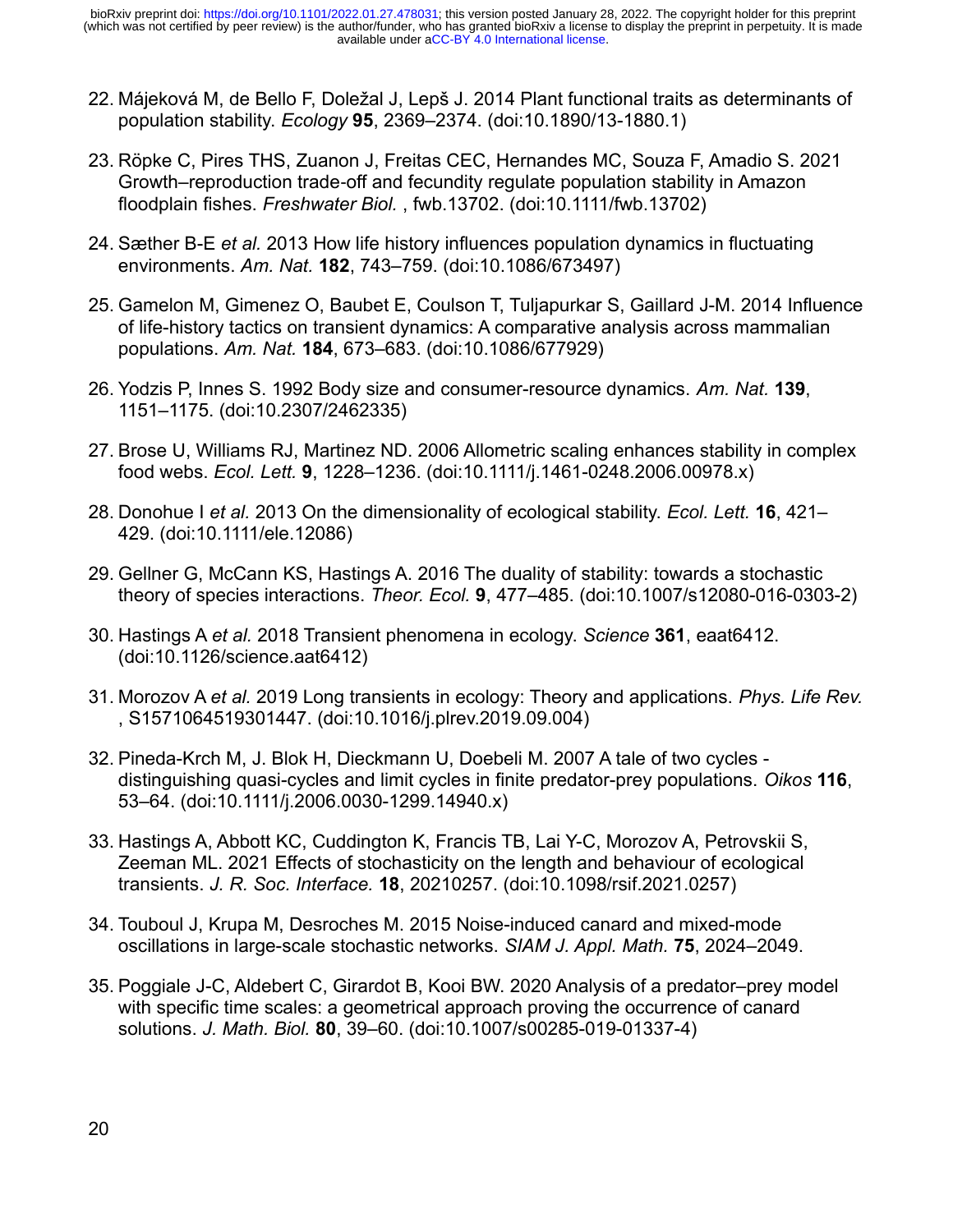- 36. Wichmann MC, Johst K, Schwager M, Blasius B, Jeltsch F. 2005 Extinction risk, coloured noise and the scaling of variance. *Theor. Pop. Biol.* **68**, 29–40. (doi:10.1016/j.tpb.2005.03.001)
- 37. Bezanson J, Edelman A, Karpinski S, Shah VB. 2017 Julia: A fresh approach to numerical computing. *SIAM Rev.* **59**, 65–98. (doi:10.1137/141000671)
- 38. Gounand I, Mouquet N, Canard E, Guichard F, Hauzy C, Gravel D, Connolly AESR, Bronstein EJL. 2014 The paradox of enrichment in metaecosystems. *Am. Nat.* **184**, 752– 763. (doi:10.1086/678406)
- 39. Meyer K, Hoyer-Leitzel A, Iams S, Klasky I, Lee V, Ligtenberg S, Bussmann E, Zeeman ML. 2018 Quantifying resilience to recurrent ecosystem disturbances using flow–kick dynamics. *Nat Sustain* **1**, 671–678. (doi:10.1038/s41893-018-0168-z)
- 40. Higgins K, Hastings A, Sarvela JN, Botsford LW. 1997 Stochastic dynamics and deterministic skeletons: Population behavior of Dungeness Crab. *Science* **276**, 1431– 1435. (doi:10.1126/science.276.5317.1431)
- 41. Nolting BC, Abbott KC. 2016 Balls, cups, and quasi-potentials: quantifying stability in stochastic systems. *Ecology* **97**, 850–564. (doi:10.1890/15-1047.1)
- 42. Jordano P. 2016 Chasing ecological interactions. *PLOS Biol.* **14**, e1002559. (doi:10.1371/journal.pbio.1002559)
- 43. Lafferty KD, DeLeo G, Briggs CJ, Dobson AP, Gross T, Kuris AM. 2015 A general consumer-resource population model. *Science* **349**, 854–857.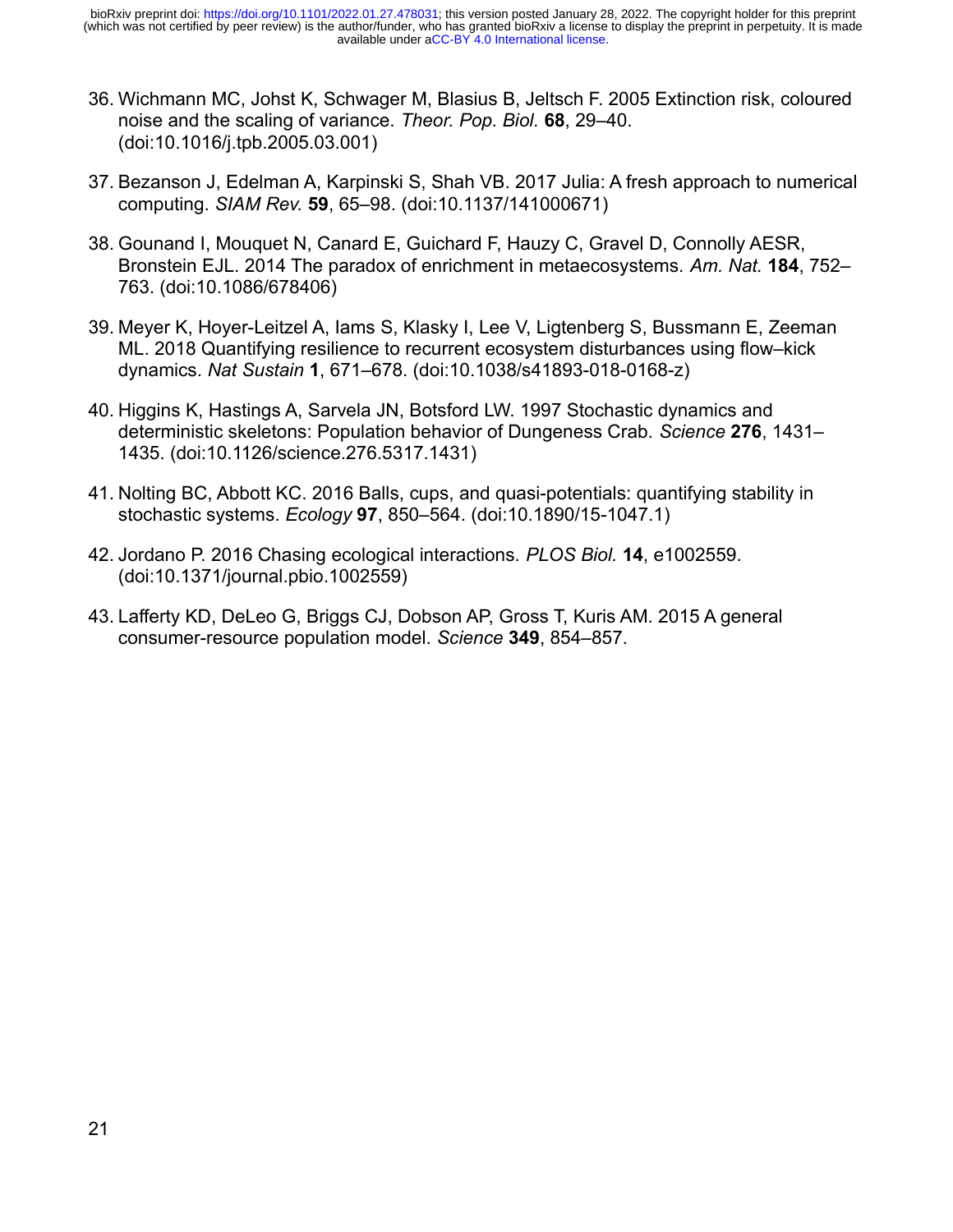# **Supporting Information for "Slow organisms exhibit sudden population disappearances in a reddened world"** 430 431

#### **Authors:** 432

Christopher J. Greyson-Gaito<sup>\*1</sup>, Gabriel Gellner<sup>1</sup>, Kevin S. McCann<sup>1</sup> 433

#### **Affiliations:** 434

- 1. Department of Integrative Biology, University of Guelph, Guelph, Ontario, Canada 435
- \*Corresponding Author Email: [christopher@greyson-gaito.com](mailto:christopher@greyson-gaito.com) (CJGG) 436

#### **ORCID:** 437

- CJGG 0000-0001-8716-0290 438
- GG 0000-0001-8170-1463 439
- KSM 000-0001-6031-7913 440

#### **Proof of excitability decreasing when slowing the consumer** 441

When examining the effect of slowing the consumer (increasing 1/*ε*) in the local region around the interior equilibrium using the standard linear perturbation technique, the excitability of the dynamics decreases. We prove this below using the more tractable consumer-resource model with type I functional response that has been non-dimensionalized. 442 443 444 445

- With change of variables 446
- $X = x k$ ,  $Y = \frac{y r}{z}$  $rac{r}{a}$ ,  $t = \frac{t}{r}$ 447  $X = x k, Y = \frac{y^2}{a}, t = \frac{c}{r}$
- and with non-dimensional parameters  $\alpha = \frac{k a e}{a}$  $\frac{ae}{r}$ , $\beta = \frac{m}{r}$ *r* 448
- the non-dimensionalized form of the type I functional response consumer-resource model is: 449

*d x* 450  $\frac{d^{2}x}{dt} = x(1-x) - xy$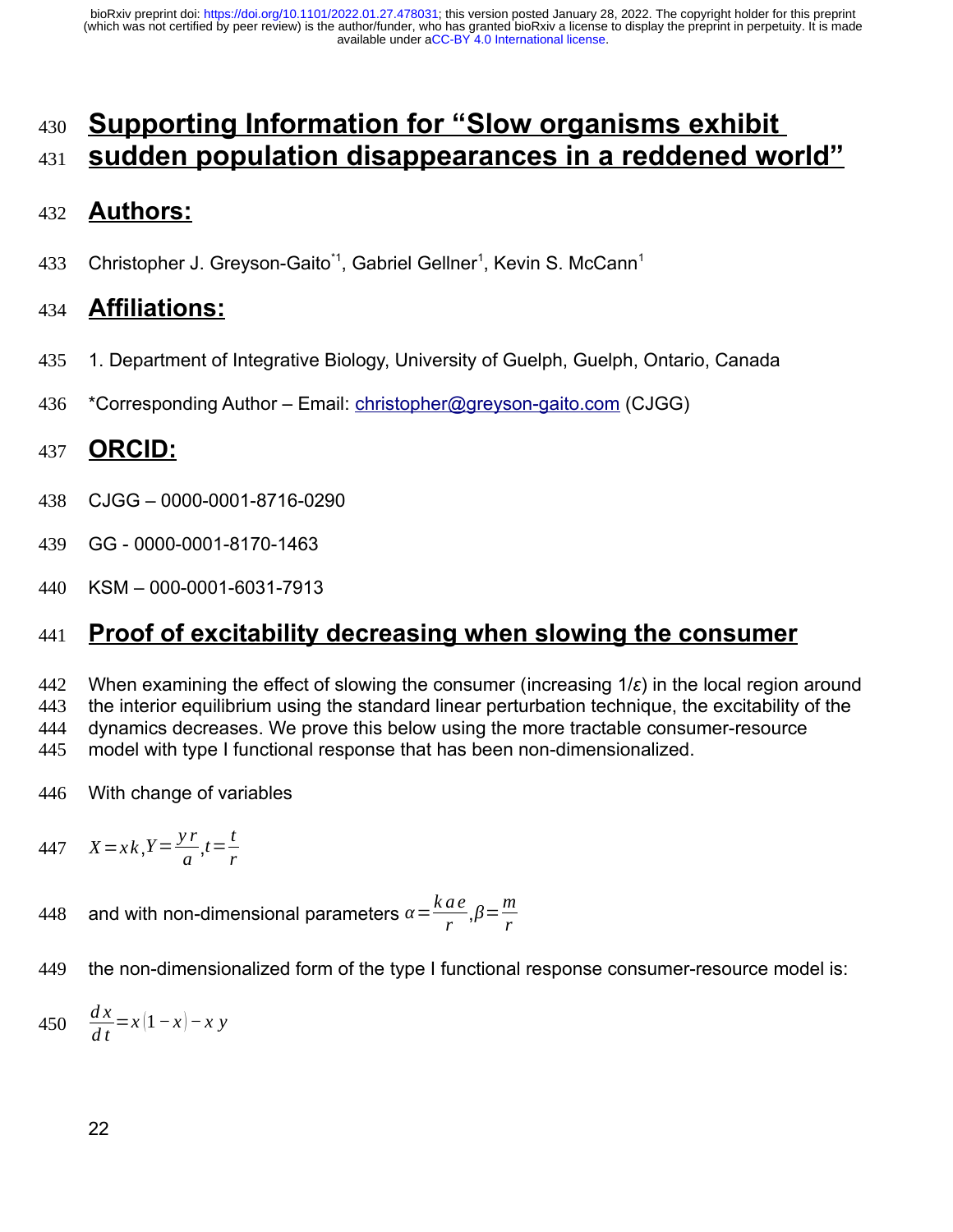- *d y*  $451 \frac{dy}{dt} = \epsilon (\alpha x y - \beta y)$
- Equilibria exist at 452
- 453  $\hat{x}_1=0, \hat{y}_1=0$
- $\hat{x}_2 = \frac{\beta}{\alpha}$  $\frac{\beta}{\alpha}$ ,  $\widehat{y}_2$ =1*−* $\frac{\beta}{\alpha}$ 454  $\hat{x}_2 = \frac{\mu}{\alpha}, \hat{y}_2 = 1 - \frac{\mu}{\alpha}$
- The jacobian of the model is 455
- $\vert$ 1*−*2 *x− y ε α y −x 456*  $\begin{pmatrix} 1 & 2\lambda & y \\ \epsilon \alpha y & \epsilon(\alpha x-\beta) \end{pmatrix}$
- Inputting the interior equilibrium,  $\widehat{x}_2$ ,  $\widehat{y}_2$ , into the jacobian returns 457

458 
$$
\begin{pmatrix} -\beta & -\beta \\ \alpha & \alpha \\ \varepsilon(\alpha-\beta) & 0 \end{pmatrix}
$$

Using the trace and determinant of this jacobian matrix we can get the characteristic polynomial and the quadratic equation to solve for the eigenvalues: 459 460

$$
461 \quad Trace = \frac{-\beta}{\alpha}
$$

462 Determinant 
$$
=
$$
  $\frac{\beta \varepsilon (\alpha - \beta)}{\alpha}$ 

463 Characteristic polynomial = 
$$
\lambda^2 + \frac{\beta}{\alpha} \lambda + \frac{\beta \varepsilon (\alpha - \beta)}{\alpha}
$$

464 
$$
\lambda = \frac{\frac{-\beta}{\alpha} \pm \sqrt{\left(\frac{\beta}{\alpha}\right)^2 - 4\frac{\beta \epsilon(\alpha - \beta)}{\alpha}}}{2}
$$

We are determining the boundary of real to complex eigenvalues, thus we must examine what is inside the square root of the quadratic equation: 465 466

467 When 
$$
\left(\frac{\beta}{\alpha}\right)^2 - 4\frac{\beta \varepsilon(\alpha - \beta)}{\alpha} < 0
$$
 the eigenvalues are complex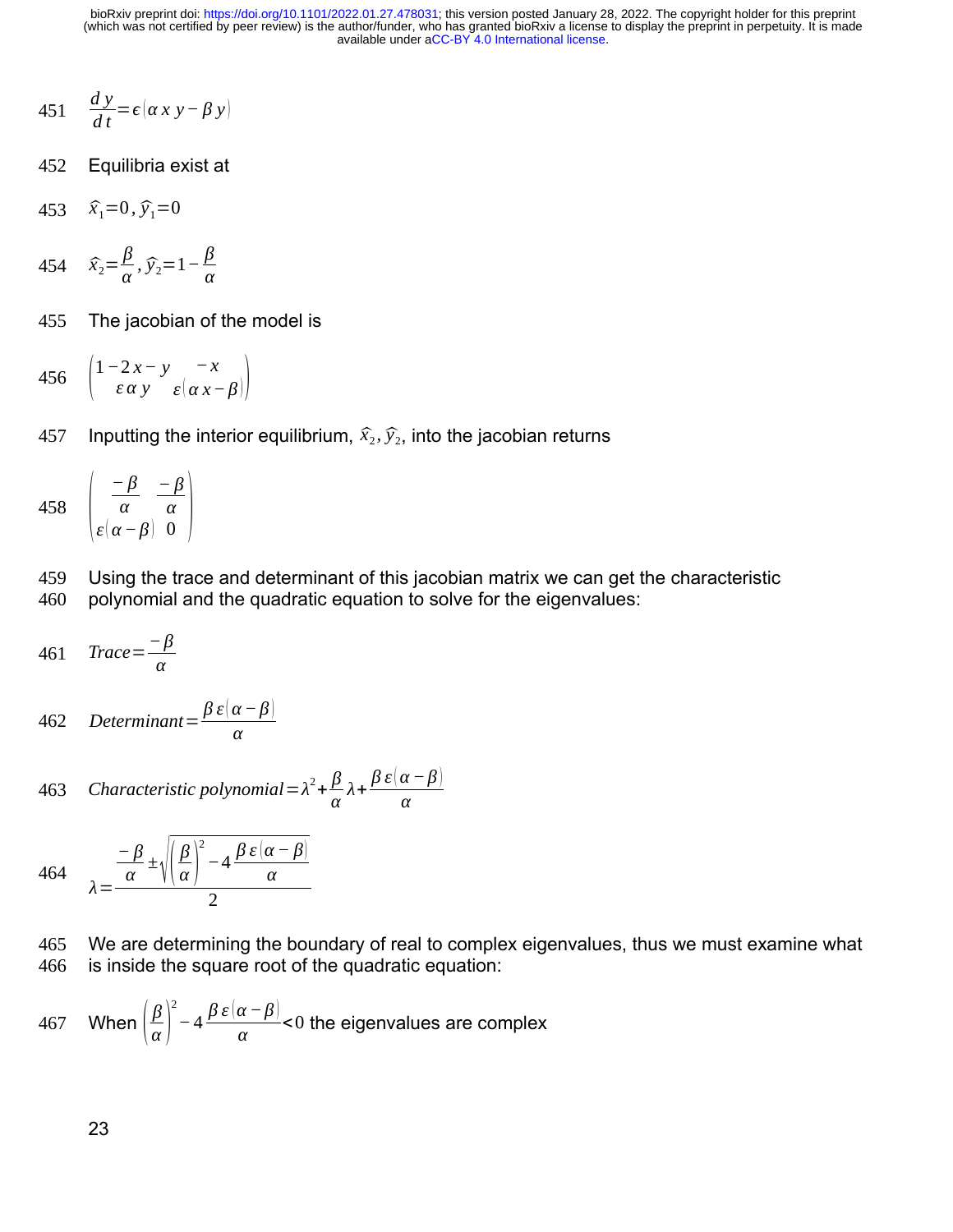We can solve for  $\alpha$  to find what parameter values produce  $\alpha$  at the real/complex divide 468

$$
469 \quad a = \frac{\beta \epsilon \pm \sqrt{\beta \epsilon (\beta \epsilon + 1)}}{2 \epsilon}
$$

We can ignore the minus square root part (because *β ϵ*<√*β ϵ* (*β ϵ* +1)always and we get a negative alpha value which is impossible biologically). 470 471

Thus, we concentrate on 472

473 
$$
\alpha = \frac{\beta \epsilon + \sqrt{\beta \epsilon (\beta \epsilon + 1)}}{2\epsilon}
$$

We can differentiate the above equation with respect to *ε* to find out how the α value (at which the real/complex divide occurs) changes. 474 475

476 
$$
\frac{d\alpha}{d\epsilon} = \frac{-\beta}{4\epsilon\sqrt{\beta\epsilon(\beta\epsilon+1)}}
$$

which is always negative when *β* and *ε* are positive (biologically they have to be). 477

Therefore, if we decrease *ε* (slowing the consumer by increasing 1/*ε*), the *α* value — at which the real/complex divide occurs — increases. Converting *α* back into its original dimensional parameters, we see that if *k* and *a* are kept constant, *e* must increase to increase the nondimensional *α* parameter. 478 479 480 481

#### **Explanation of quasi-canard finder algorithm** 482

The algorithm checks that the trajectory has the characteristics of a quasi-canard. Thus, the algorithm includes a return map at the maximum point of the resource isocline where canards and quasi-canards must pass through. The algorithm also includes boxes along the attracting and repelling manifolds (the right side of the resource isocline and the consumer axis respectively) through which a quasi-canard should pass. The quasi-canard passes through these checks in a particular order and so the algorithm ensures the order is correct. Below are the six steps that the quasi-canard finder algorithm goes through. The full code can be found in slowfast canardfinder.jl of the Github repository. 483 484 485 486 487 488 489 490

1. The algorithm finds all the points in the time series where the next sequential point creates a vector that intersects with a line that sits at the Hopf bifurcation point on the Resource isocline (the maximum of the Resource isocline). The line has a length of 5% of the Hopf bifurcation point above and below the Hopf bifurcation point. If no points are found, the algorithm does step six. If points are found, the points are collated and passed to the next step. 491 492 493 494 495 496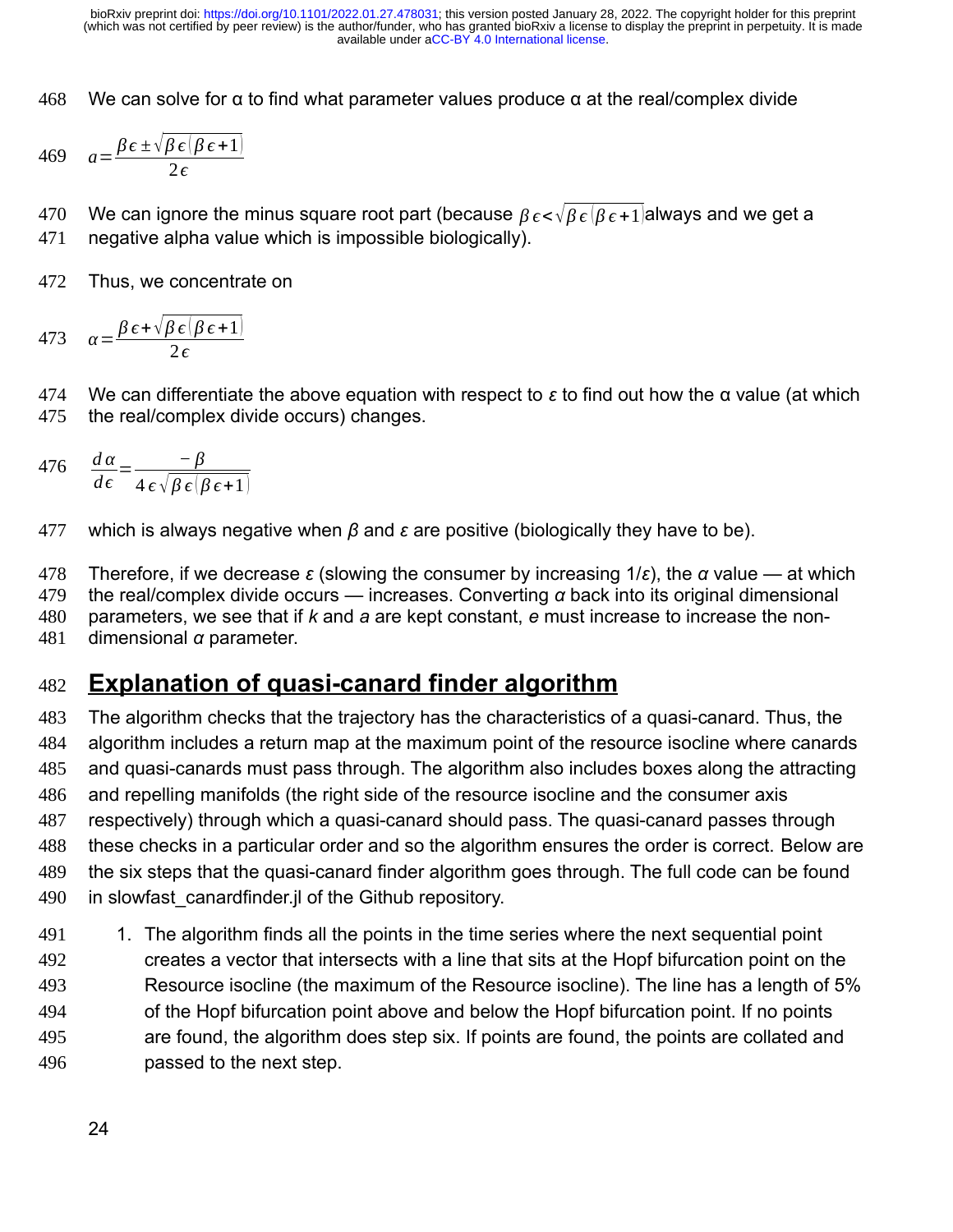- 2. The algorithm then takes all of these points and moves along the time series after these points to identify the first point within a box that sits between the Hopf bifurcation point and where the Resource isocline intersects with the Consumer axis. The box has a width of 0.1. If no points are found, the algorithm does step six. If points are found, the points are collated and passed to the next step. 497 498 499 500 501
- 3. The algorithm then takes all of these points and moves along the time series after these points to identify the first point within a box that sits between the 0 consumers and 80% of where the Resource isocline intersects with the Consumer axis. The box has a width of 0.1. If no points are found, the algorithm does step six. If points are found, the points are collated and passed to the next step. 502 503 504 505 506
- 4. The algorithm then takes all of these points and moves along the time series after these points to identify the first point that sits close to the resource isocline. If no points are found, the algorithm does step six. If points are found, the points are collated and passed to the next step. 507 508 509 510
- 5. The algorithm then takes all of these points and repeats step 1 to ensure a full cycle of the quasi-canard. If the return map check is passed for the second time, the algorithm returns "quasi-canard", otherwise the algorithm does step six. 511 512 513
- 6. The algorithm checks whether the final point in the time series is 0.0 consumers and 3.0 resources (where the axial solution exists). If so, the algorithm returns "axial", otherwise the algorithm returns "nothing". 514 515 516

Note, the sensitivity of this algorithm to find quasi-canards can be changed by varying the top of the box in step three (changing the percentage of where the Resource isocline intersects with the Consumer axis). 517 518 519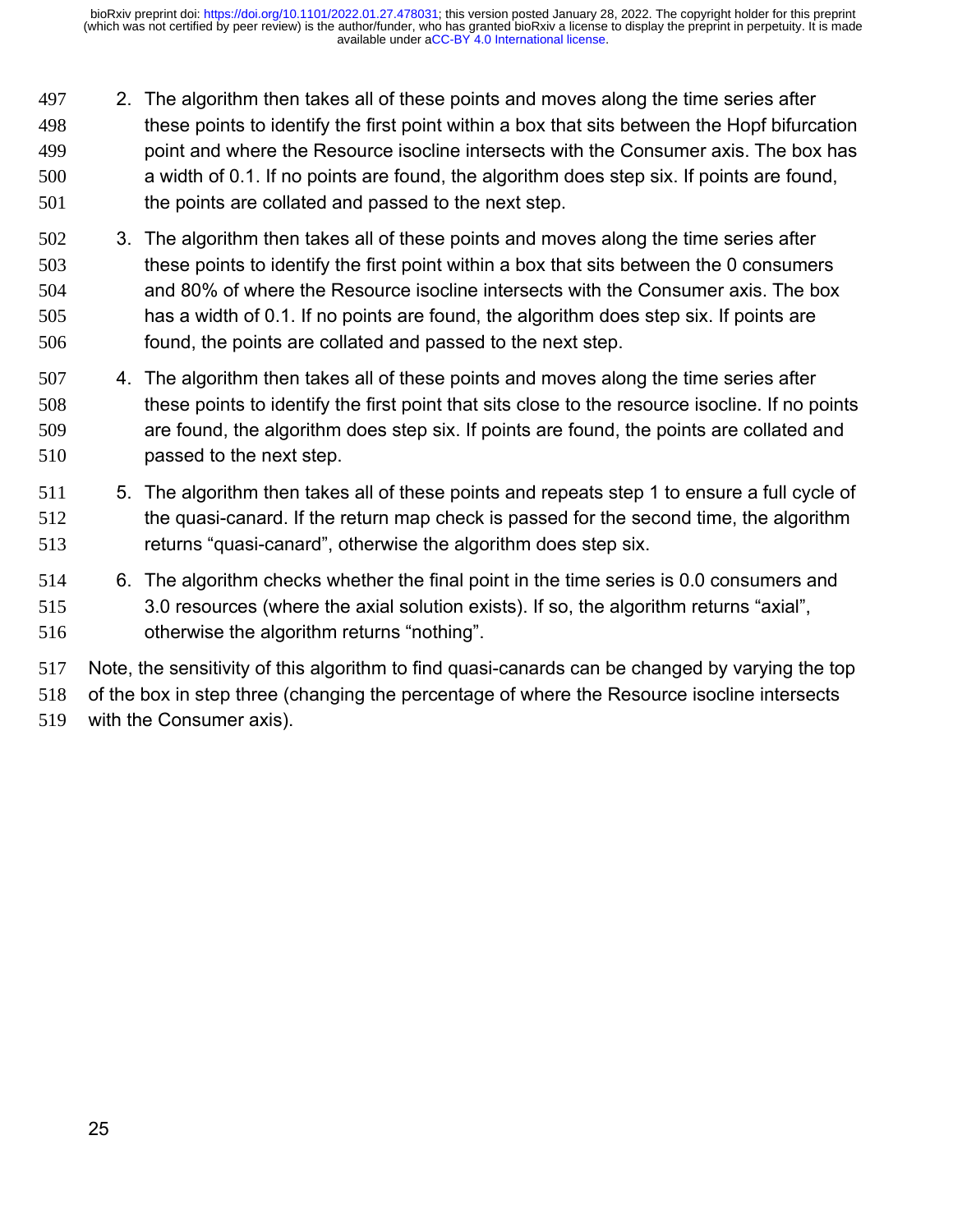

Figure 1 Consumer-Resource phase plot with a quasi-canard, the resource isocline and the 520

consumer isocline in purple, blue, and orange respectively. The six steps of the algorithm 521

outlined above are depicted with green lines, boxes, and circles. 522

523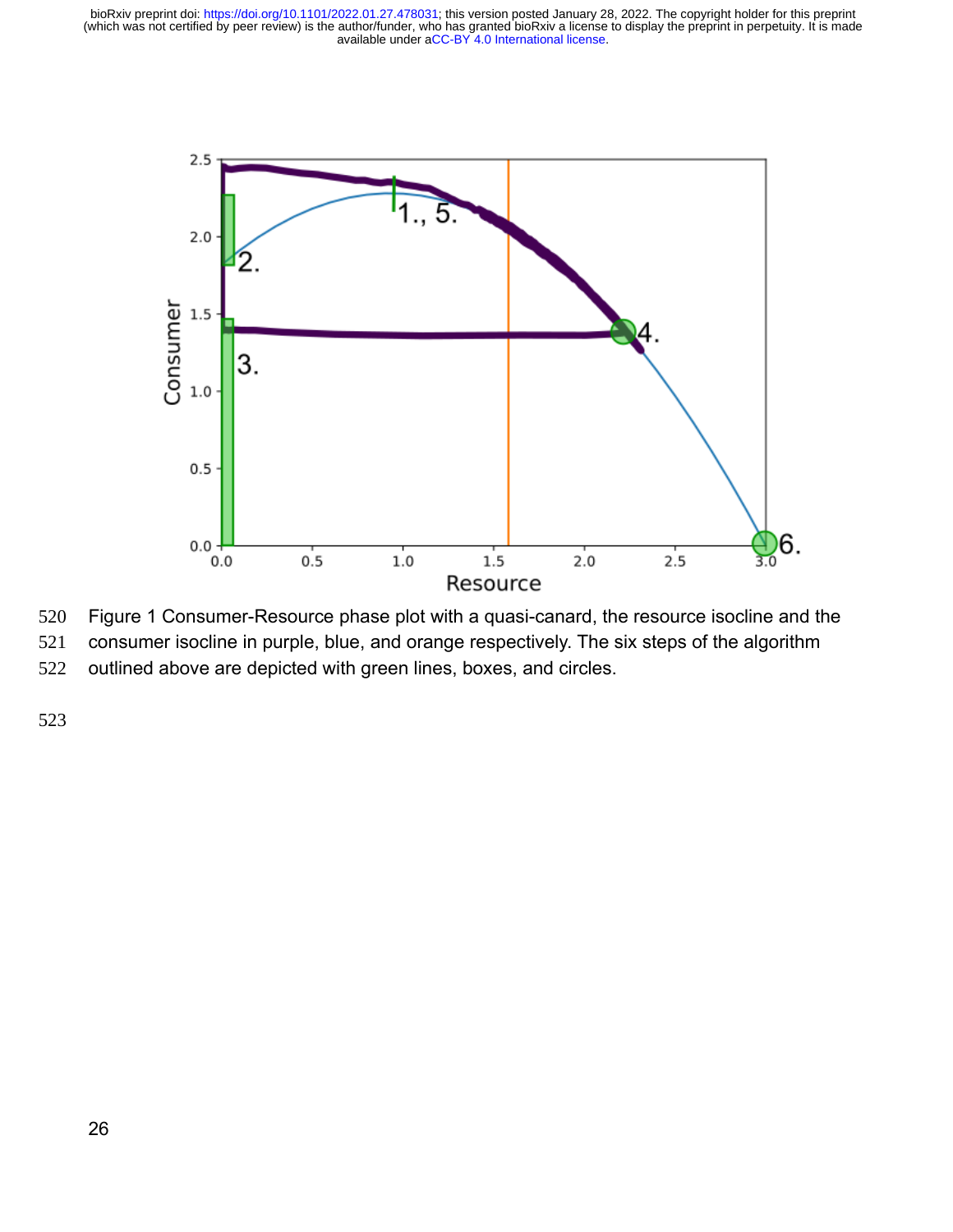# **Isoclines of Rosenzweig-MacArthur consumer-resource model** 524





Figure 2 a), b), c) resource and consumer isoclines with efficiency values of 0.5, 0.65, 0.7 respectively. 526 527

#### **Biologically Plausible Parameters** 528

We used Yodzis & Innes' [26] biologically plausible parameterization of the consumer-529

resource model to test whether our sudden population disappearance results are general to other parameter sets. 530 531

532 
$$
\frac{dR}{dt} = R\left(1 - \frac{R}{K}\right) - \frac{\frac{xy}{\left(1 - \delta\right) f_e} C R}{R + R_0}
$$
  
533 
$$
\frac{dC}{dt} = C x \left(-1 + \frac{y R}{R + R_0}\right)
$$

- where  $x=\left\lfloor \frac{1}{f} \right\rfloor$ *aT*  $\overline{f_r} \overline{a_r}$  $\sqrt{n}$ *m<sup>R</sup>*  $\overline{m}_C$ 0.25 534
- *y*=  $f_j a_j$ *aT* 535

Similar to Yodzis & Innes [26], we expressed the resource body mass in terms of the mass of an equivalent endotherm operating at its physiological limit. We set our consumer as an herbivorous endotherm. 536 537 538

 $\text{Thus, } a_{\textit{T}} = 54.9$  *,*  $a_{\textit{r}} = 34.3$  *,*  $\delta = 0.55$  *,*  $f_{\textit{J}} = 0.99$  *,*  $a_{\textit{J}} = 89.2$  *, K* = 3.0 539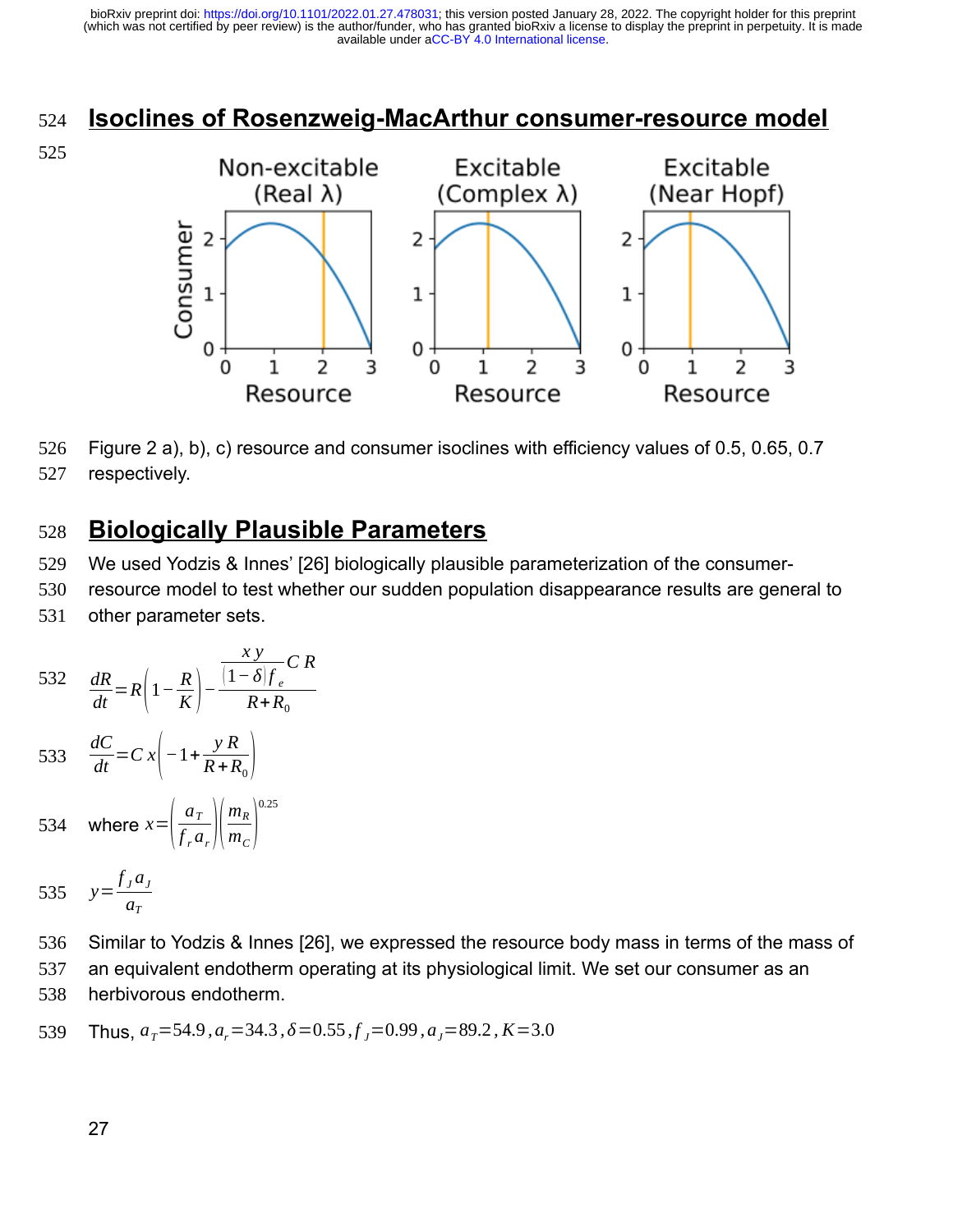- To slow the consumer relative to the resource, we multiplied the resource/consumer body 540
- mass ratio by *ε* (*ε* B = *ε m<sub>ER</sub>*/*m<sub>c</sub>*). To maintain the same biomass loss from the resource (i.e. 541
- when using the original  $B = m_{ER}/m_c$ , we set 542

543 
$$
f_e = \frac{(\varepsilon B)^{0.25}}{B^{0.25}}
$$

To ensure the full model was feasible (between the feasibility and Hopf boundaries in Yodzis & Innes [26]), we set B =  $10^{-6}$  and we restricted  $R_0$  to [0.7,1.82]. 544 545

- All other methods are the same as in the main Methods section. 546
- 547



Figure 3 In the Yodzis & Innes (1992) model, quasi-canards can be found for a variety of efficiency values within certain boundaries of ε parameter space. a), b), c), d) resource and consumer isoclines with *R0* values of 1.2, 1.0, 0.8 respectively. e), f), g), h) proportion of 1000 simulations per value of 1/*ε* that exhibited quasi-canards with constant *R0* values of 1.2, 1.0, 0.8 respectively. Bold and thin dashed lines correspond to 6,000 and 24,000 time steps respectively. 548 549 550 551 552 553